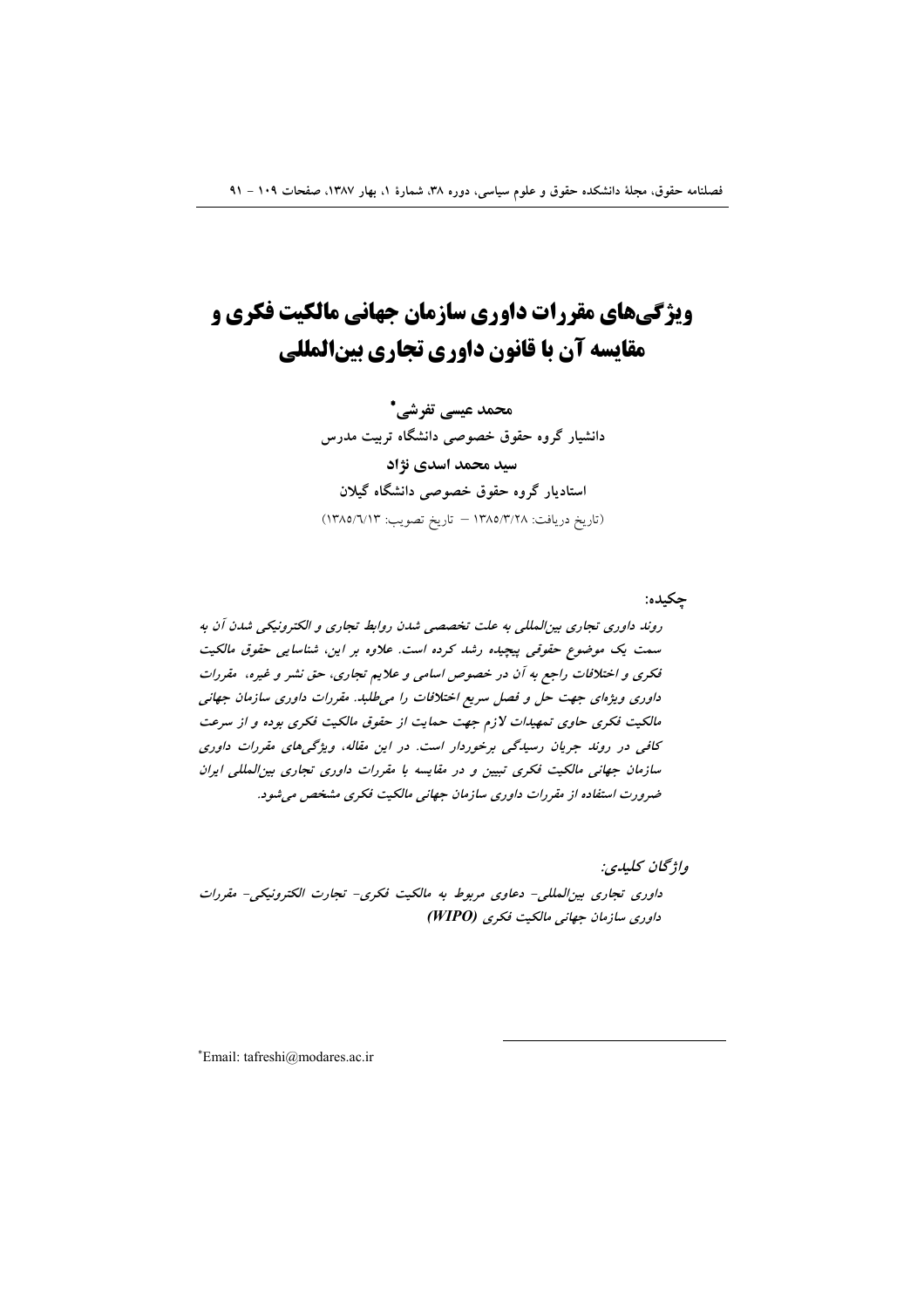#### مقدمه

گسترش روزافزون روابط تجارى، تخصصى شدن اين روابط در عرصههاى گوناگون و الكترونيكي شدن تجارت، موجب افزايش دعاوى و پيچيدهتر شدن حل و فصل اختلافات مربوط به أن شده است. از یکسو معاملات و روابط تجاری سریع در اینترنت، مستلزم حل و فصل فوری اختلافات احتمالی است و از سوی دیگر، شناسایی حقوق مالکیت فکری در معاهدات و معاملات متعدد در این زمینه، اختلافات راجع به مالکیتهای فکری در خصوص علایم و اسامی تجاری، طرحهای صنعتی و فنی، مجوزهای کپی رایت، نرمافزارها و قراردادهای مربوطه، توافقات مشارکتی، امتیازات و قرارداد مربوط به آن، حق اختراع و ابتکار و سایر اختلافات تجاری– به ویژه در حوزهٔ رایانه که غالباً جنبهٔ بین|لمللی دارد– مقررات داوری ویژهای را می طلبد، چونکه در اختلافات تجاری در حوزهٔ رایانهای که معمولاً در محیط ASP (سرویس دهنده برنامههای کاربردیApplication service provider) و مشتریان و شرکاء آنان، ممکن است بر سر موضوعاتی چون مالکیت دادهها، انتقال دادهها و مالکیت نرمافزارها اختلافاتی رخ دهد.

با بررسی پروندههای موجود در اتاق بازرگانی بینالمللی، ضرورت وضع و استفاده از مقررات داوری ویژه در خصوص مالکیت فکری محرز می گردد. به عنوان مثال، از سال ۱۹۹۰ تا ۱۹۹۲ تعداد ۷۸۷ مورد دعوای جدید در اتاق بازرگانی به جریان افتاد که از میان آنها ۱۰۸ مورد (١٣/٧٢٪) جنبهٔ مالکیت فکری داشت و طرفین (اعم از خواهان و خوانده) در ١٠٨ پرونده، از ٤٠ مليت متفاوت بودهاند. موضوعات مطرح شده در اتاق بازرگاني از حيث تنوع در مالکیت فکری نیز جالب توجه است: صدور مجوز موافقتها ٦٢ مورد، مهارت فنی و همکاریهای فنی ٤٥ مورد، نامها و علایم تجاری ١٥ مورد، طرحها و مدلها ٧ مورد، حق انحصاری چاپ یا تقلید درحقوق صوتی و تصویری ٦ مورد، پروانه ساخت و حق اختراع ١٢٠ مورد ( Lew,2000,p.3). تقریباً همهٔ این موارد ویژگیهای مشترک داشته و از مشکلات حرفهای و فنی ویژهای برخوردارند. موضوعات مزبور چنان فنی و پیچیدهاند که نه تنها وضع و تدوین مقررات ویژهای را می طلبند، بلکه باید دادگاهی ویژه و منحصر به فرد و دارای داوران متخصص در عرصهٔ مالکیت فکری تشکیل گردد؛ داورانی که معاملات تجاری را درک کنند و نسبت به حقوق مالكيت فكرى افراد آگاهي كافي داشته باشند. اين اهداف تقريباً با وضع مقررات داوریWorld Intellectual Property organization)WIPO و تأسیس مرکز داوری WIPO تامین شده است. ویژگی موارد حقوق مالکیت فکری به گونهای است که باید اسرار تجاری و علمی صاحب آن محفوظ بماند؛ چرا که آشکارشدن اسرار تجاری و علمی ممکن است باعث وارد آمدن خسارت به صاحب حق شود. بنابراین، لازم است داوری به صورت کاملاً محرمانه انجام شود. از طرف دیگر، چون تجارت اینترنتی سریع تر از گذشته انجام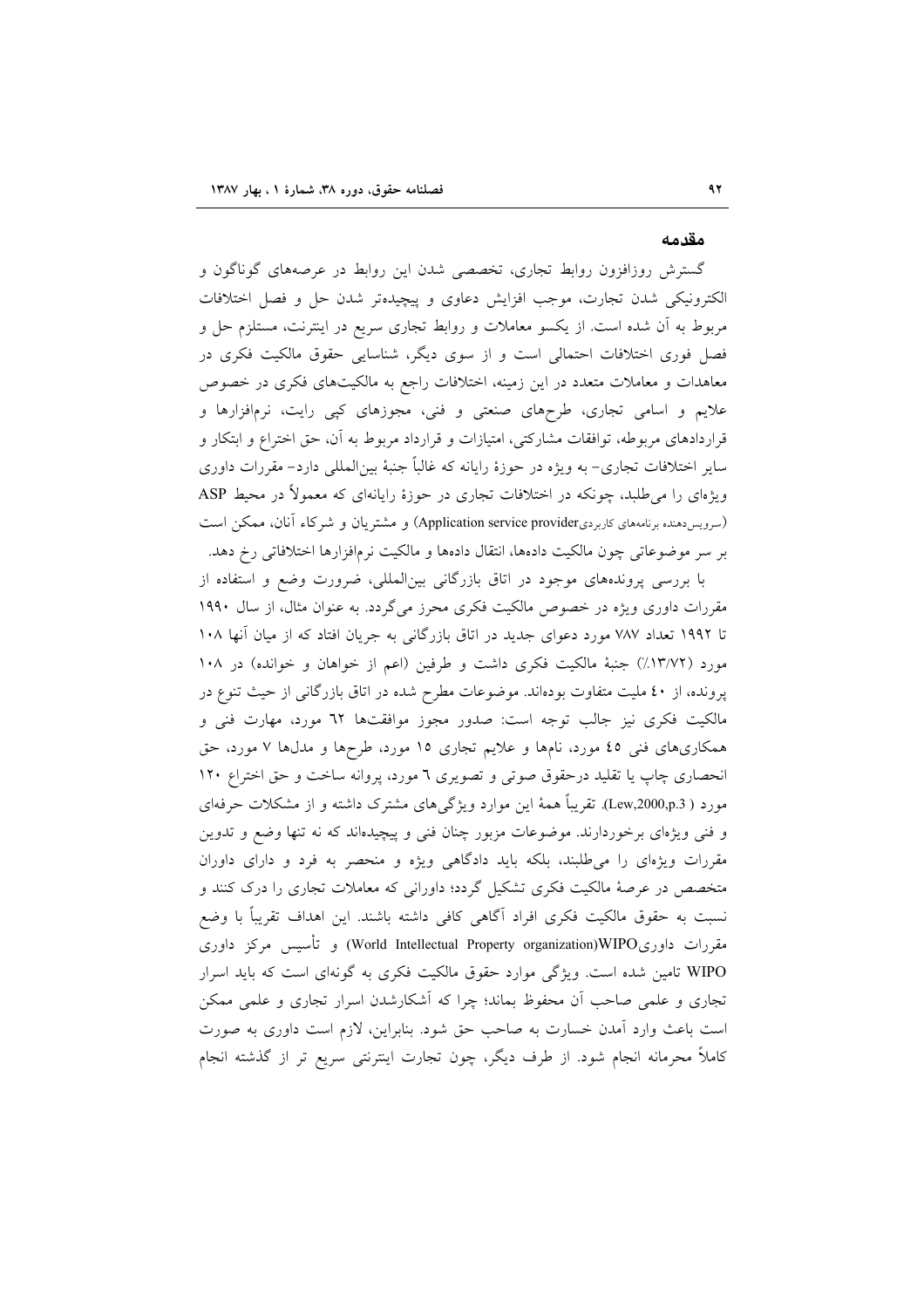می شود، اختلافات فنی و علمی مربوط به آن نیز باید سریع تر حل وفصل شود. مقررات داوری WIPO تمام این موارد را در نظر گرفته است.

در نظام حقوقی ایران، پس از وضع مقرراتی دربارهٔ حمایت از حقوق مالکیت فکری و قانون تجارت الکترونیکی، وضع داوری ویژه و منحصر به فرد در حوزهٔ رایانه و یا استفاده از مقررات داوری ویژه دربارهٔ مالکیت فکری کاملاً احساس میشود. در کنار مقررات تجارت الكترونيكي، جاي مقررات ويژهٔ داوري براي حل و فصل اختلافات مربوط به مالكيت فكرى، کاملاً خالی است. در این مقاله، برخی ویژگیهای قواعد داوری WIPO مثل محرمانه بودن داوري، سرعت در رسيدگي، قطعيت آراء بدون حق اعتراض و تجديدنظرخواهي و نهادي بودن مقررات داوری WIPO تبیین و نقد و بررسی شده است. ویژگیهای مزبور در سایر مقررات داوري بين|لمللي وجود ندارند يا كمرنگ هستند.

#### ۱– محرمانه بودن داوری و حفظ اسرار

### ۱–۱– اصل محرمانه بودن و حفظ اسرار در داوری

داوری، قراردادی خصوصی است و طرفین میتوانند شرایط ویژهای را برای حل و فصل اختلافات خود در نظر بگیرند و دقیقاً به همین علت، یکی از مهمترین ویژگیهای داوری WIPO، محرمانه بودن آن است. به طور كلي، بيشتر قوانين مترقى جهان، براى نظارت بيشتر مردم و مراجع، "علني بودن رسيدگي در محاكمات" را از اصول اساسي دانستهاند. هر چند در قوانین عادی بر این امر تأکید نشده است، اما اصل ١٦٥ قانون اساسی جمهوری اسلامی مانند قوانين مترقى جهان، اين اصل را مدنظر داشته است`.

در داوری، همواره این بحث مطرح است که: «اَیا رسیدگی در داوری باید محرمانه باشد یا علني؟» دلايل محرمانه بودن داوري به اندازهٔ دلايل علني بودن آن قوى است. البته اگر داوري علنی باشد، موجب ایجاد رویهٔ قضایی و به تبع آن موجب ارتقای علمی داوری میگردد. علاوه بر این، علنی بودن داوری اصل استقلال و بی طرفی داوران را تقویت میکند. رعایت مساوات از سوی داوران نیز در سایهٔ نظارت محقق میشود. برعکس، محرمانه بودن داوری، امکان نظارت عمومی بر داوری را از بین برده و در نتیجه از دقت آن می کاهد. (Braudo, 1995, p2)

۱. اصل ۱۳۵ قانون اساسی جمهوری اسلامی ایران: محاکمه، علنی انجام میشود و حضور افراد بلامانع است مگـر آن کـه بــه تشخيص دادگاه علني بودن اّن منافي عفت عمومي يا نظم عمومي باشد يا در دعاوى خصوصي طرفين دعوا تقاضـا كننـد كـه محاكمه علني نباشد.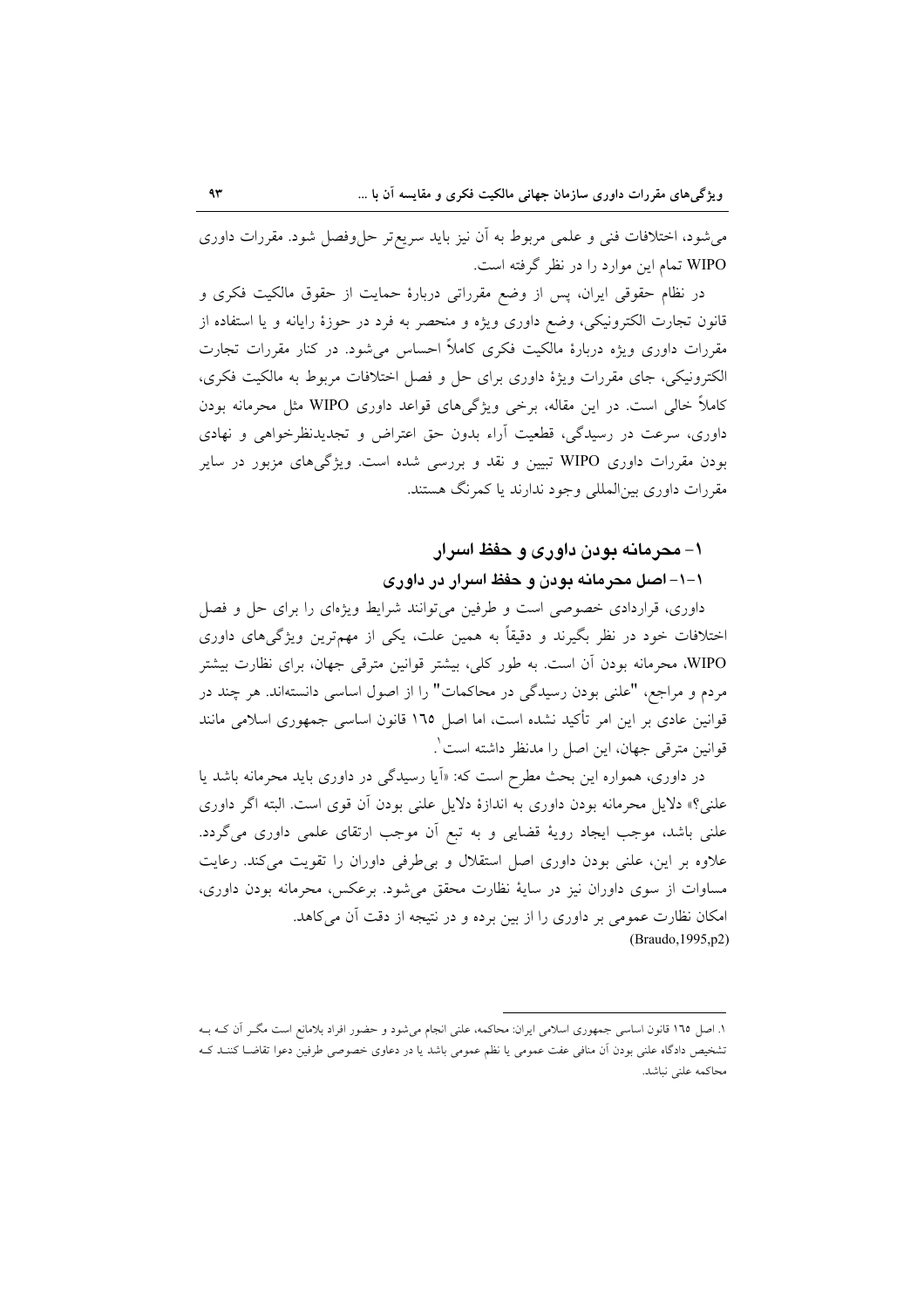به طور كلي، طرفداران علني بودن داوري معتقدند: «محرمانه بودن، وجه مميزة اصلي داوری نیست». به همین دلیل در داوری تأکید شده که محرمانه بودن مبنای حقوقی ندارد و ظاهراً در اثر استفادهٔ زیاد از داوری و براساس عرف، رایج شده است و طرفین تعهدی بر محرمانه بودن داوری ندارند. از طرف دیگر، باید گفت یکی از علل گرایش روزافزون تجار به داوری در واقع بسته بودن داوری است. همانطور که توضیح داده شد، تجار برای حفظ اسرار تجاری و حل و فصل اختلافات خود، تمایلی به رجوع به مراجع عمومی و دادگستری نداشته و به داوری تمسک می جویند. اختلافات راجع به مالکیتهای فکری نیز ویژگیهای مشترک خاصی دارند و بیشتر اطلاعات مطرح دربارهٔ آنها در داوریها، سری بوده، طرفین و صاحبان حق مالکیت فکری نمیخواهند این اطلاعات فاش شود. در هر صورت، تجاری که تمایل به حل وفصل اختلاف به طور محرمانه دارند، داوری را انتخاب میکنند؛ چون داوری، عمومی نیست و فقط طرفین و مشاوران آنها حق ورود به جلسه را دارند و داوران باید به خواست و ارادهٔ طرفین دعوا مبنی بر محرمانه نگهداشتن اسرار آنها و رازداری عمل نمایند ,van houtte) (1999,p411. داوران نیز عرفاً دربارهٔ مسائل خصوصی و رازداری تکلیف دارند و بدون توافق طرفین نمی توانند جزئیات داوری را فاش کنند. طرفین نیز مکلف به رازداری هستند. ولی سوال این است که آیا هر دو طرف به یک اندازه رازدار هستند؟ مثلاً وقتی بین صادرکنندهٔ مجوز با گیرندهٔ مجوز درباره استفاده از حقی، اختلاف وجود دارد و موضوع در داوری مطرح است، آیا طرفین و داوران به یک اندازه مکلف به حفظ اسرارند؟ در بسیاری از کشورها، قوانین داوری در خصوص محرمانه بودن داوری ساکت است. در نظام "کامن لا" نیز تا حدی ابهام وجود دارد. در مواردی حدس زده میشود که با ارجاع به داوری، تعهدی ضمنی در خصوص محرمانه نگهداشتن جزئیات داوری وجود دارد(lew,2000,p5) اما گرایشهای اخیر در نظامهای کامن لا، تصور محرمانه بودن داوری را دستخوش تغییر کرده است. به عنوان مثال، رأى صادره توسط ديوانءالي استراليا، گرايش غيرمحرمانه بودن داوري را افزايش داده است. این رأی درباره اختلاف دو شرکت– معروف به پروندهٔ ESSO – است که به داوری ارجاع:شده اما یک طرف از تسلیم مدارک به داوران خودداری کرده و تسلیم آنها را منوط به محرمانه بودن داوری می نماید. از آن جا که یکی از طرفین دعوا، شرکتی دولتی بود، وزارت انرژی استرالیا با محرمانه بودن داوری مخالفت کرده و موضوع را در دیوان عالی(High court of justice) استرالیا طرح می کند. دیوان نیز نظر میدهد که اطلاعات خواسته شده از سوی وزارت انرژی، نمي تواند مبناي محرمانه داشته باشد (Bernstion,1998,p195). نظر بسياري از حقوق(انان اين است که رأی صادره در پرونده ESSO فقط به رویهٔ قضایی و رویهٔ داوری در استرالیا مربوط

می شود و این موضوع در دادگاههای انگلستان الزام آور نیست؛ چون رویهای که در استرالیا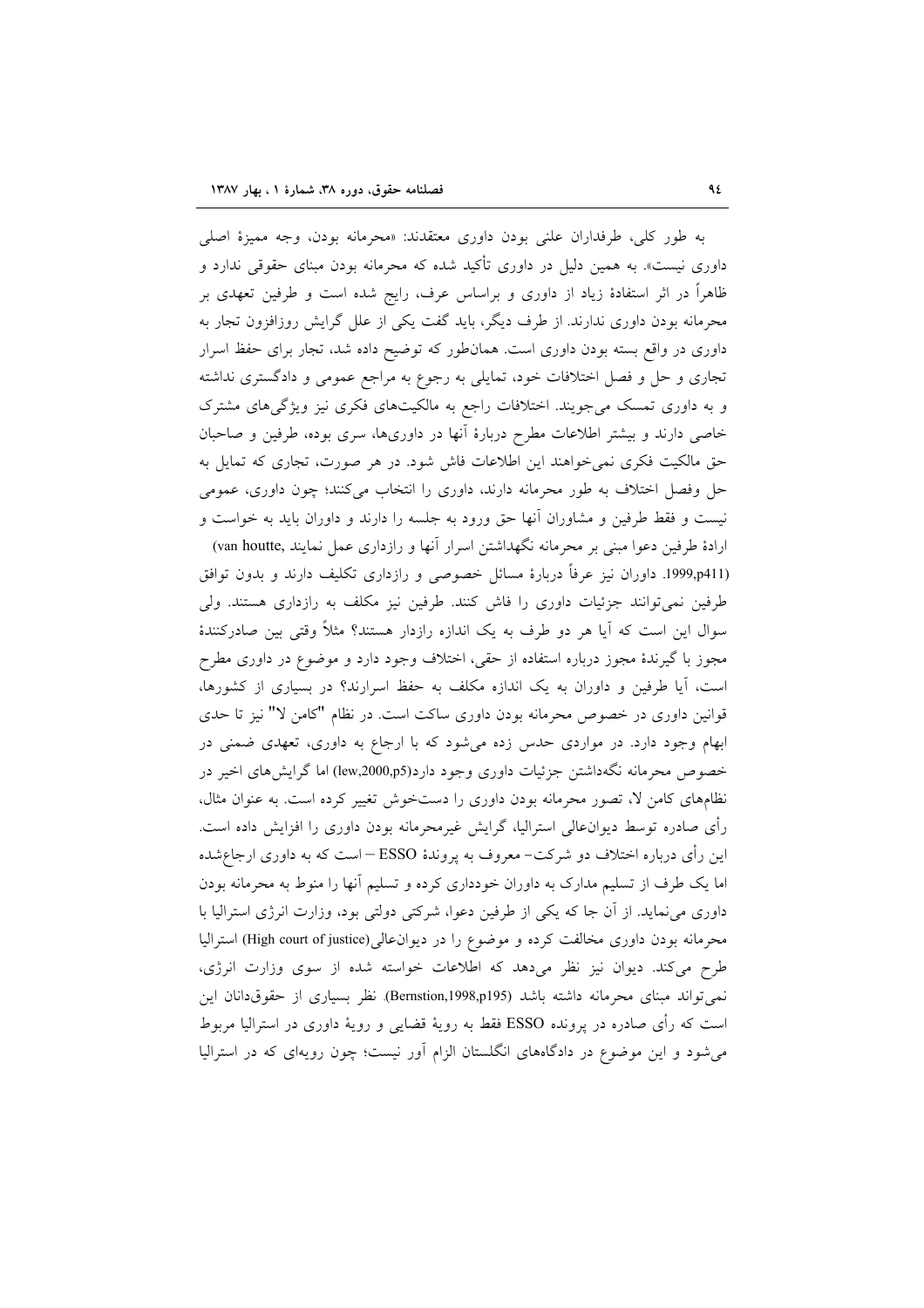دنبال می شود با رویهٔ انگلستان و کشورهای مانند آن متفاوت است چرا که تمام تصمیمات در دیوانءالی استرالیا به رأی دو یا سه قاضی محدود می شود. علاوه بر این نظریه، بیشتر قضات و داوران در انگلستان معتقدند که حذف اصل محرمانه بودن داوری موجب تضعیف داوری می شو د (Ibid, p196).

۰۱–۲ محرمانه بودن در مقررات داوری

قانون نمونهٔ داوری آنسیترال دربارهٔ محرمانــه بــودن داوری، ســکوت اختیــار کــرده و آن را در اختیار کشورها قرار داده است تا هر شیوهای را که بخواهنـد، برگزینـد. قـانون داوری تجـاری بين|لمللي ايران نيز بر علني بودن داوري تأكيد ندارد، ولي بــا توجــه بــه مــادهٔ ١٩ ايــن قــانون، طرفین میتوانند دربارهٔ نحوهٔ رسیدگی تصمیم بگیرند و داوری را محرمانه کننـد و داوران نیـز ملزم به رعایت هستند. در بعضی موارد، ممکن است محرمانه شــدن داوری محــدود گــردد؛ از جمله حق ورود شخص ثالث به داوری از این دست است (عنایت،۱۳۷۸،ص۱۲۰). مبادهٔ ۲۲ قبانون داوری تجاری بین المللی ایران مصوب سال ۱۳۷۲ مقرر مـیدارد: «هـر گـاه شـخص ثـالثی در موضوع داوری برای خود به طور مستقل حقی قایل شود، یا خـود را در محـق شـدن یکـی از طرفین ذینفع بداند، مادام که ختم رسیدگی اعبلام نــشده اسـت، مــی توانــد وارد داوری شــود مشروط بر این که موافقتنامه و آئین داوری و داور را بپذیرد و ورود وی در داوری مورد ایـراد هيچكدام از طرفين واقع نشود». در هر صورت، بعضي از مقررات بين|لمللـي از جملــه قواعــد داوری آنسیترال- مواد ٢٥ (٤) و ٣٢ (٥)- و قواعد داوری اتاق بازرگانی بین المللی ICC (ماده ٢١ (٣) قواعد ICC و ماده ١ قواعد داخلي ديوان بين|لمللي داوري اتاق بازرگ|ني) بــر محر مانــه بــودن داوري تاكيــد بسیار دارند. همچنین، مقررات داوری WIPO نیز مـوادی را بــه نحـوهٔ محرمانــه بــودن داوری تخصیص داده است. تمامی قواعدWIPO اعم از داوری عادی، داوری سریع و میـانجی گـری مقرراتی ویژه و جامع در محرمانه نگهداشتن روند حل و فصل اختلافات دارد. مـواد ۷۲ – ۷۳ داوری عادی و داوری فوری در محرمانه نگهداشتن موضوع ارجاع امر به داوری در خـصوص خود حل و فصل اختلاف از طریق داوری و افشاگریهایی که در طول داوری انجام می گیرد و همچنین حکم صادره می باشد. این مقررات به تعهدات مربوط به محرمانه نگه داشتن یا حفظ اسرار طرفین (که شهود آنان را نیز شامل می شود)، داوران و مرکز اختصاص یافته است. البتـه محدودیتهایی را نیز در خصوص مقررات محرمانه نگه داشتن–مثل زمانی که افشاگری طبق قانون یا نظر هیأت داوری لازم باشد– تعیین کـرده اسـت. مـاده ٥٢ داوریWIPO دربردارنــدهٔ مقررات روشنی است که به هیأت داوران اجازه میٖدهد تا دسـتورات و تمهیـدات حفــاظتی را برای حفظ اسرار تجاری یا سایر اطلاعات محرمانه صادر کند. مقررات داوری WIPO، ویژگی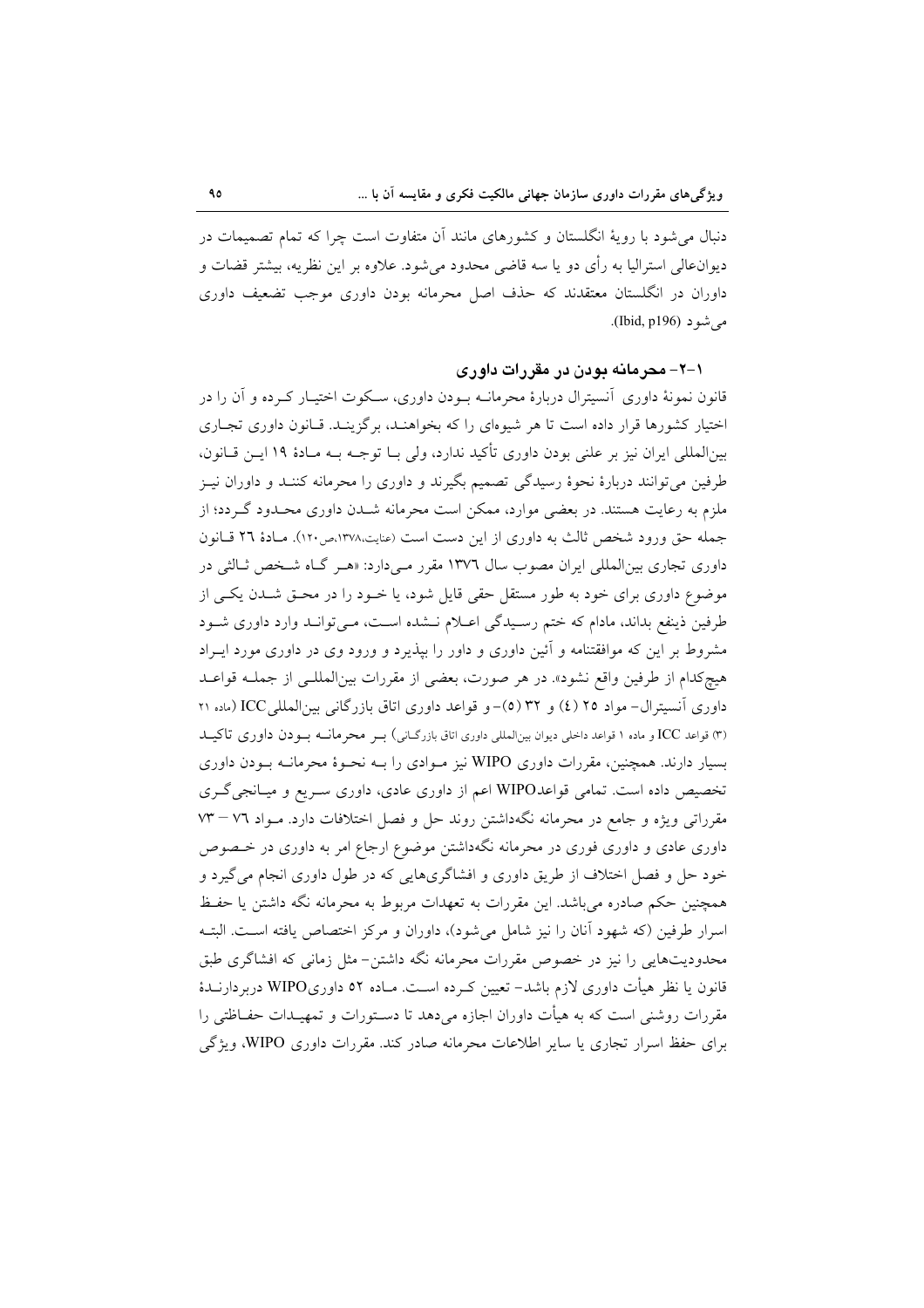اطلاعاتی را که باید محرمانه باقی بمانند، ذکر کرده است که در سایر مقررات داوری از جملـه آنستیرال یا قانون نمونه آنستیرال وجود ندارند. وجود چنین مقرراتبی در داوری WIPO بیرای حل و فصل اختلافات مربوط به حقوق مالکیتهای فکری، به آن جایگـاهی مناسـب بخـشیده است.

#### ۲– اصل سرعت در داوریها

یکی از علل ارجاع دعوی به داوری، سرعت در رسیدگی است. طرفهای درگیر در تجارت بینالملل، خاصه طرفهای درگیر زنجیره تهیه ASP در حوزه رایانه، به راهحلی سریع نیاز دارند. بر همین اساس در انواع مقررات داوری معمولاً سعی شده است به اصل سرعت توجه شود. فرق اصلی داوری نسبت به رسیدگی در دادگاه، سرعت در رسیدگی است. در تمامی مقررات داوری، برای ایجاد سرعت در رسیدگی و جلوگیری از اطاله دادرسی به طرفین و داوران اجازه داده شده است بدون رعایت تشریفات آیین دادرسی، به طرح دعوا در داوری و رسیدگی اقدام کنند. تشریفات در رسیدگی و آیین دادرسی مدنی در محاکم دادگستری، همیشه سبب اطاله رسیدگی است. در حالی که، داوران نه تنها از رعایت آئین دادرسی معاف هستند، بلکه در صورت لزوم می توانند تشریفاتی خاص را برای رسیدگی در داوری خود وضع نمایند. رسیدگی سریع در داوری، سبب تشویق و ترغیب تجار بینالـمللی برای تمسک به داوری یا به شیوههای دیگر حل و فصل اختلاف (شیوههای جایگزینی-ADR) می شود؛ زیرا اطاله دادرسی و صدور حکم قطعی و نهایی ممکن است خسارات جبران ناپذیری بر طرفین وارد نمايد (Burhring,pp313,314). در اين خصوص، ماده ١٩ قانون داوري تجاري بين المللي ايران مقرر میدارد: ١- طرفین آزادند که درباره تشریفاتی که باید جهت انجام رسیدگی توسط دیوان داوری رعایت شود با توجه به مقررات این قانون توافق نمایند؛ ۲– در صورت نبودن چنین توافقی، دیوان داوری می تواند– با رعایت مقررات این قانون– داوری را به نحو مقتضی اداره و تصدي نمايد.

#### ۲–۱– عوامل اطاله رسېدگی در داوړیها

داوری در بعضی موارد به شدت رسمی، زمانبر و گاهی پرهزینهتر از طرح دعوا در محاکم است. تأخیر بیش از حد (هر چند کم تر از رسیدگی در محاکم دولتی) آیندهٔ داوری را تهدید میکند و ممکن است سبب تشویق به اقامهٔ دعوا در دادگاهها شود. به طور کلی، تأخیر در دادرسی، به معنای تأخیر در عدالت و در بعضی موارد، انکار عدالت خواهد بود. این تأخیر، گاهی به عملکرد طرفین، گاهی به داوران و گاهی به محکمهٔ داوری مربوط می شود. البته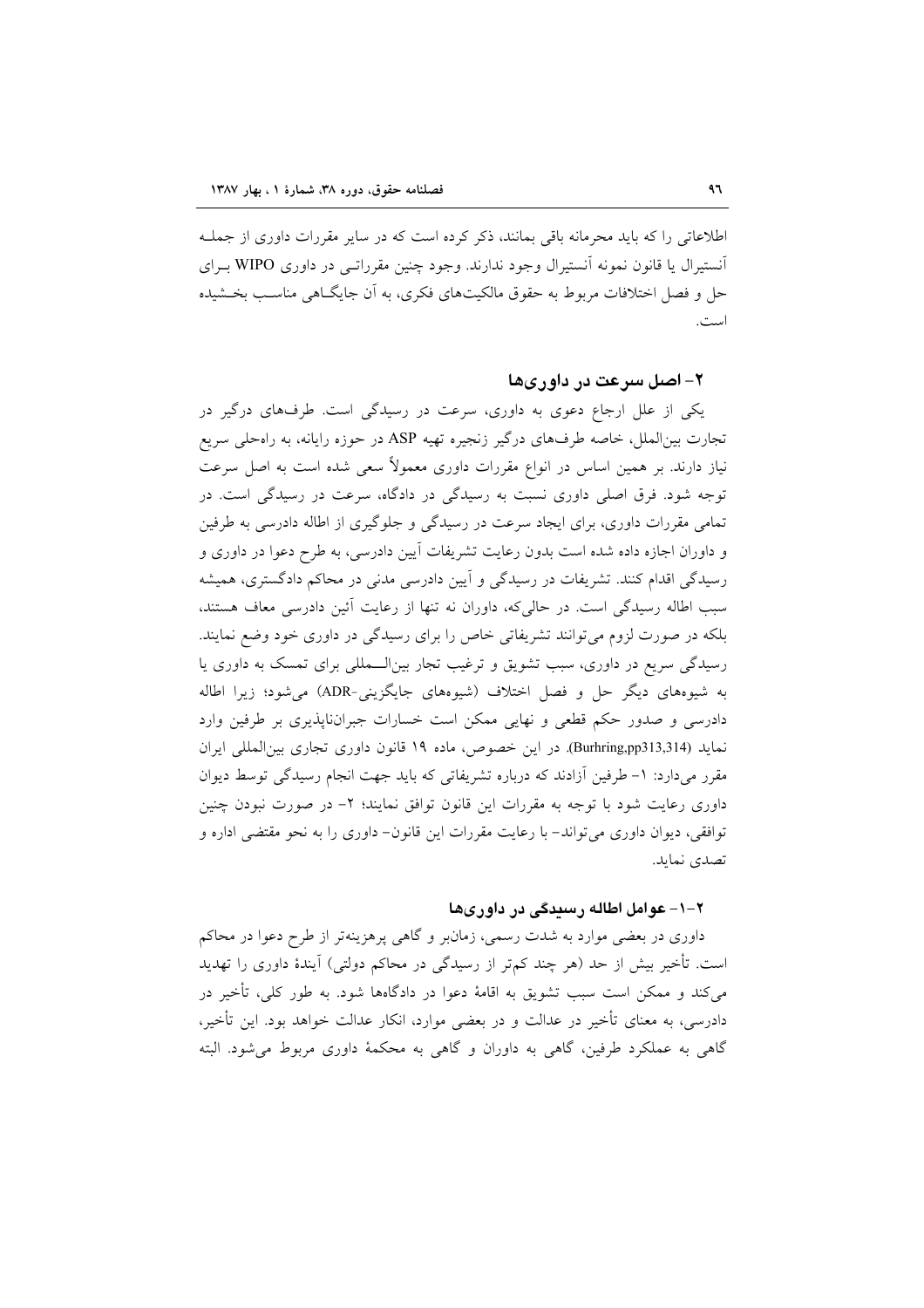بعضي از تأخيرات، ناشي از اشتباه طرفين، داوران و يا محكمهٔ داوري نيست، بلكه امري طبيعي محسوب می شود. همچنین ممکن است داوران بعد از انتخاب و انتصاب در انجام وظایف محوله و شروع به داوری مسامحه نمایند یا در تشکیل هیأت سه نفرهٔ داوران، بحث و جدل راجع به جدول زمانی برای رسیدگی، باعث تأخیر در فرآیند داوری و گاهی باعث تعلیق آن گردد؛ یا در برخی از موارد هیأت داوری بدون سازماندهی مسامحه کرده و موجب تأخیر در رسیدگی شود. تأخیر از سوی طرفین نیز بدین نحو است که مدعی به ارایه دادخواست اقدام نمی کند یا طرح دعوا را شروع کرده، اما هیچ اقدام مناسب بعدی را انجام نمیدهد. در این گونه موارد، ممکن است محکمهٔ داوری، بیش از حد در انتظار مانده و موجب سردرگمی خوانده شود. اگر محکمهٔ داوری به طور قانونی حق رد دعوای خواهان را نداشته باشد، ممکن است موجب اطالهٔ دادرسی شود و در برخی از نظامها، مثل نظام انگلستان، داوران برای رد دعوای خواهان به علت عدم پیگیری مجدانه در دادگاهها، حق رد دعوا را ندارند Okekelfre, 1997) p.123) در برخی موارد، خوانده باعث تأخیر میشود. مثلاً وقتی که تعداد داوران سه نفر بوده و

هر یک از طرفین یک داور را انتخاب میکنند، ممکن است خوانده از انتخاب داور منفرد یا مشترک خودداری کند. قانون نمونه داوری آنسیترال سعی دارد تا آنجا که میتواند جلوی تأخیر را بگیرد اما خواهیم دید که مقررات آن برای این امر کافی نخواهد بود. ماده ۲۵ مقرر می نماید:…."مگر در مواردی که توافق دیگری بین طرفین باشد، چنانچه بدون ارائه دلیل کافی: الف- خواهان در تقدیم دادخواست خود براساس ماده ۲۳ (۱) کوتاهی نماید، دیوان داوری رسیدگی را ختم خواهد کرد.

ب- خوانده در تقدیم دفاعیهٔ خود براساس ماده ۲۳ (۱) کوتاهی نماید، دیوان داوری بدون این که این کو تاهی را فی نفسه به معنای قبول ادعاهای خواهان تلقی نماید رسیدگی را ادامه خواهد داد.

ج- هر کدام از طرفین از حضور در جلسه رسیدگی و یا ارائهٔ ادلهٔ مستند کوتاهی کنـد، دیــوان داوری می تواند دادرسی را ادامه داده، بر اساس مدارکی که نزد اوست مبادرت بــه صــدور رأی نمايد.

در قسمت الف، صراحتاً گفته شده که چنانچه خواهان اقدام به ارايهٔ خواستهٔ خود ننمايد، دادگاه وظیفه دارد به رسیدگی پایان دهد. اما اگر خوانده در تقدیم لایحه خود کوتاهی کند، مطابق قسمت ب، مادهٔ بالا رسیدگی خاتمه پیدا نمیکند. در قسمت ج نیز گفته شده که مسامحهٔ طرفین از حضور در جلسه یا تهیه ادلهٔ مستند، مانع از رسیدگی نبوده، هیأت داوری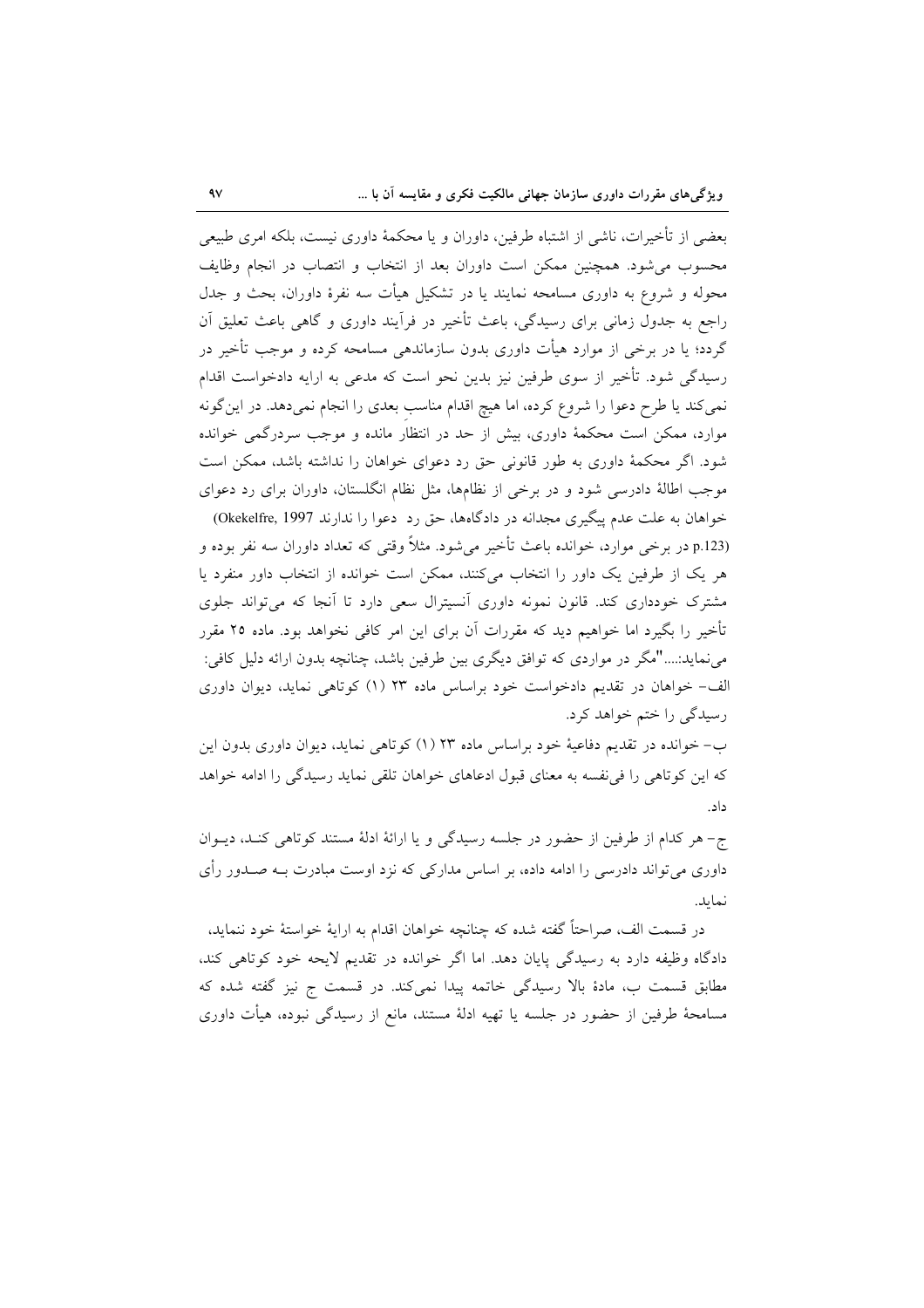می تواند دادرسی را ادامه دهد و مبادرت به صدور رأی نماید. بدیهی است اختیار داوری در این مورد می تواند موجب تأخیر در رسیدگی شود.

#### ۲-۲- سرعت زیاد در مقررات داوری WIPO

در همه مواد مقررات WIPO اصل سرعت لحاظ شده است. این مقررات سعی دارد مدت تأخیر در رسیدگی را به حداقل برساند. ماده ٤١ مقرر میدارد که دادخواست داوری باید ظرف ۳۰ روز از زمان دریافت خبر تشکیل محکمه از سوی مرکز، برای خوانده به مرکز ارسال شود. همچنین مطابق مادهٔ ٤٢، خوانده نیز از زمان ابلاغ دادخواست خواهان به وی، ظرف ٣٠ روز بايد دفاعية خود را ارسال نمايد. اگر خواهان بدون داشتن دليل موجهي به مندرجات مادهٔ ٤١ عمل نکند، محکمه رسیدگی را خاتمه یافته تلقی میکند و اگر خوانده نیز بدون داشتن دلیل موجهی به مندرجات مادهٔ ٤٢ بالا عمل نکند، دادگاه به روند داوری ادامه داده، رأی نهایی را صادر می کند. داوری فوری WIPO زمان ۳۰ روز را به ۲۰ روز تقلیل داده است (مواد ۱۰ و ۱۱ و ۳۵ مقررات داوری فوری WIPO). مسامحهٔ طرفین برای تعیین داوران و واگذاری و تفویض تعیین داوران به دادگاه به عنوان مرجع فوقالعاده، ممکن است یک سال به طول بینجامد، در حالی که در مقررات WIPO دخالت دادگاه در تأخیر دادرسی، منتفی است. مطابق مواد ۱۲ و ۱۷ مقررات داوری WIPO، داور منفرد و مشترک ظرف مدت مقرر در آن تعیین میگردد. چنانچه طرفین در انتخاب داوران مسامحه کنند، مرکز در اسرع وقت اقدام به تعیین داور خواهد نمود. به این ترتیب، اصل سرعت در تمام موارد و در تمام مقررات داوری WIPO-اعم از داوری عادی و فوری- لحاظ شده است. مخصوصاً در مقررات زیر که منحصر به فرد بوده و در سایر مقررات داوری کم تر دیده شده است. مثلاً ماده ۱۳ (ب) مقرر میدارد که: «هر یک از طرفین دعوا باید تضمین کنند که نمایندگان آنها از وقت کافی برای پیشبرد سریع داوری برخوردارند.» ماده ۲۳ (الف) نیز، موضوع سرعت بخشیدن به داوری را به داوران گوشزد می کند: «هر داور پس از انتصاب، متعهد می شود که زمان کافی را صرف خواهد نمود تا بتواند رسیدگی را در اسرع وقت تکمیل نماید». همچنین در مادهٔ ۳۳ (ب) برای جلوگیری از اتلاف وقت، اجازهٔ انتخاب مجدد داور را به طرف نمیدهد:« اگر داور منتخب از ناحیهٔ هر یک از طرفین مورد جرح واقع شده یا مطابق ماده ۳۲ برکنار شود، مرکز این اختیار را دارد که به آن طرف دعوی، اجازهٔ انتصاب مجدد داور دیگر را ندهد. در این صورت مرکز، داور جانشین را منصوب خواهد کرد». علاوه بر این، در ماده ۳٤ به هیأت داوران اختیار داده شده تا در صورت جایگزینی داور جدید، از تکرار بازجوییهای اولیه جلوگیری کند. یا در مادهٔ ۳۵ به دو داور این اختیار داده شده که در صورت عدم شرکت داور سوم به رسیدگی بیردازند. همچنین مادهٔ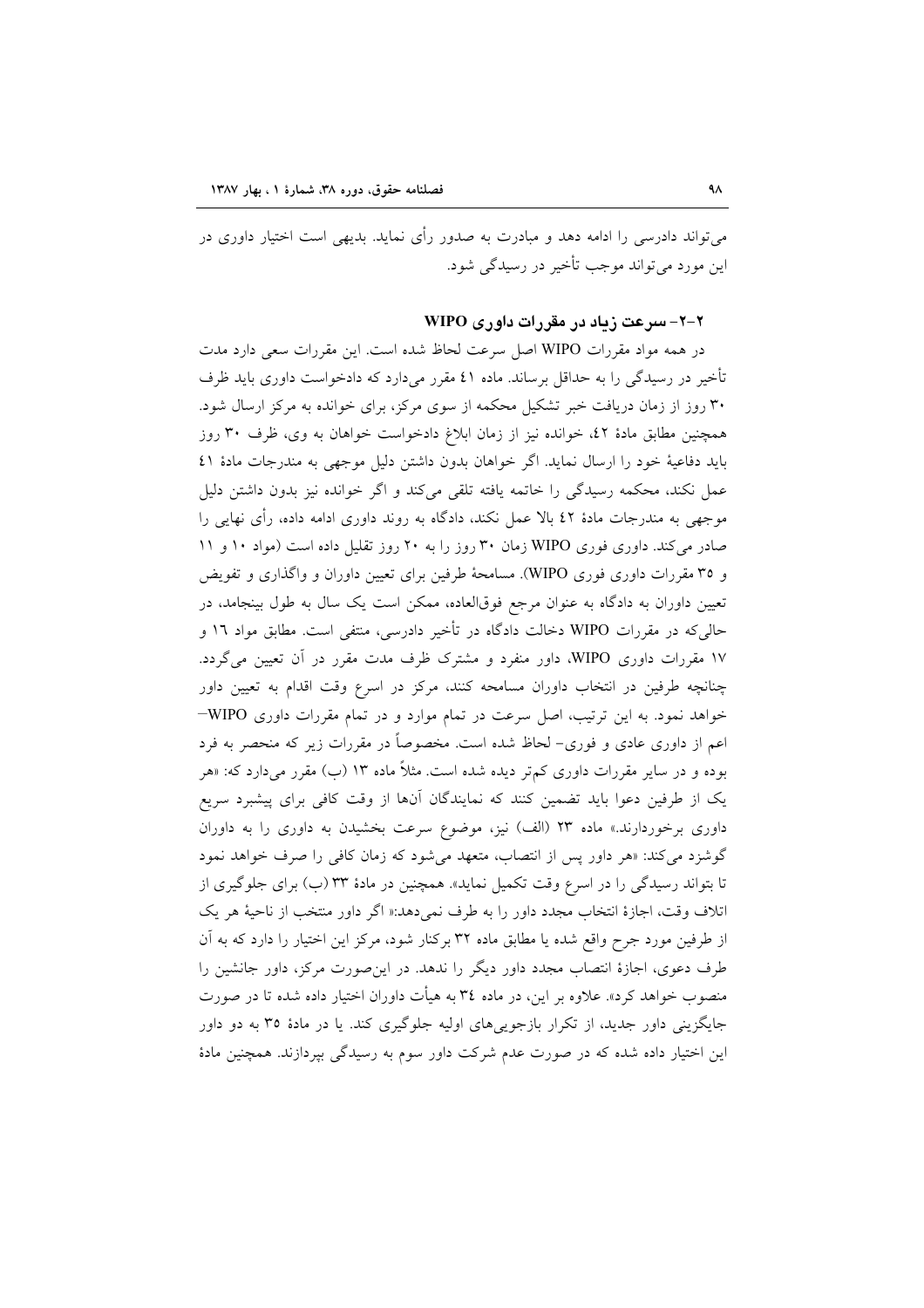۳۸ به هیأت داوران گوشزد می کند نسبت به سرعت مناسب روند داوری مطمئن گردند. مادهٔ ٥٤ نيز به داوران اختيار داده براي محدود نمودن اراية گواهي شاهدان اضافي يا نامربوط تصميم گيري كنند.

همان طور که گفته شد مقررات داوری WIPO و مقررات داوری فوری WIPO از سازوکاری استفاده میکند که سبب تسریع در ابلاغ اخطاریهها و اوراق قضایی است. در مادهٔ ٤ مقررات داوری WIPO، وسایل ارتباطی جهت ارسال اخطاریهها ذکر شده است و استفاده از هر یک از آنها ً سرعت بخشیدن به حل و فصل اختلافات تجاری را در پی دارد. جدول زیر تا حدود زیادی مؤید این مطلب است. در این جدول مشخص می شود که استفاده از سامانه -on line هم کم هزینهتر و هم سریعتر است. مثلاً استفاده از پست الکترونیکی جهت ابلاغ و ارسال اخطاريه از نيويورک تا توکيو با حداقل هزينه مالي و فقط دو دقيقه طول مي کشد .(Gurry, 1997, p.3)

| زمان                                         | US هزينه        | ارسال از نیویورک به توکیو |
|----------------------------------------------|-----------------|---------------------------|
| ۵ روز                                        | $V/\mathcal{L}$ | پست هوايي                 |
| ٢٤ ساعت                                      | ۲٦/۲٥           | ييک                       |
| ۳۱ دقىقە                                     | $Y/\Lambda Y$   | دورنويس                   |
| ۲ دقىقە                                      | $\cdot/$        | ايميل يا يست الكترونيكي   |
|                                              |                 | نيويورک تا لوس أنجلس      |
| $\cdot$ ; , , $\mathsf{r}\text{-}\mathsf{r}$ | ٣               | پست هوایی                 |
| ٢٤ ساعت                                      | 10/0            | یىک                       |
| ۳۱ دقىقە                                     | 9/17            | دورنويس                   |
| ۲ دقىقە                                      | $\cdot/$        | پست الكترونيكي            |

۔<br>تمام مقرراتی که اصل سرعت در آنها لحاظ و تاکنون یادآوری شده است، مربوط به مقررات عادی داوری WIPO بوده، در حالیکه، مقررات داوری فوریWIPO از سازوکاری استفاده می کند که نسبت به مقررات عادی، فوقالعاده است و اصل سرعت در تمام مقررات آن از زمان طرح دعوا تا زمان صدور حکم لحاظ شده است. مثلاً در داوری عادی WIPO از تاریخ ابلاغ درخواست داوری به خوانده، برای جلوگیری از تأخیر در تشکیل داوری و دادرسی مشارالیه ۳۰ روز فرصت دارد تا دفاعیه خود را ارسال نماید، در حالی که در داوری فوری مدت آن به ۲۰ روز تقلیل یافته است. مقررات عادی داوری و مقررات داوری فوری به صورت تطبیقی در جدول زیر به نمایش درآمده است.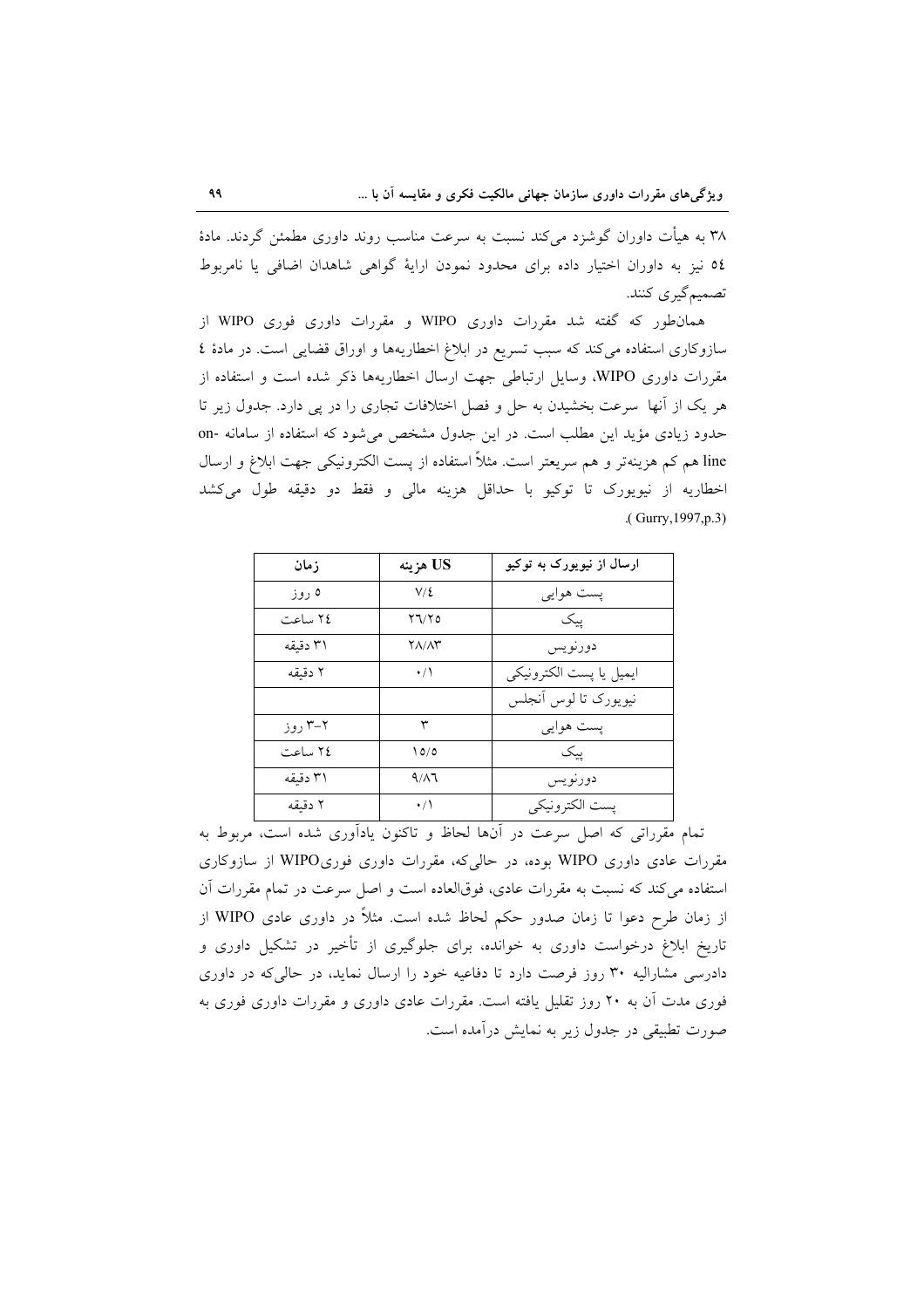| داوری فوری                                   | داورى                                           | مورد       |
|----------------------------------------------|-------------------------------------------------|------------|
| باید به همراه شکایت نامه ارائه شود (ماده ١٠) | می تواند به همراه شکایت نامه ارائه شود(ماده ۱۰) | درخواست    |
|                                              |                                                 | داورى      |
| خوانده باید ظرف ۲۰ روز از دریافت             | خوانده باید ظرف ۳۰ روز از دریافت درخواست از     | پاسـخ بــه |
| درخواست از سوى خواهان جوابيه را ارائه        | سوى خواهان جوابيه را ارائه نمايد. (ماده ١١)     | درخواست    |
| نماید (ماده ۱۱)                              | اگر خواهان شکایتنامه خود را همراه با درخواست    | داوري      |
| پاسخ به درخواست بايد همراه با دفاعيه و       | داوری ارسال نکند، پاسخ به درخواست داوری         |            |
| دعوای متقابل (در صورت وجود) ارائه شود.       | میتواند با دفاعیه خوانده توأم شود.(ماده ۱۲)     |            |
| (ماده ۱۲).                                   |                                                 |            |
| تنها یک داور باید منصوب شود (ماده ١٤         | یک یا سه داور میتوانند منصوب شوند (ماده ١٤)     | دادگاه     |
| ۱- الف). اگر داور ظرف ۱۵ روز از تشکیل        | در صورتیکه هر یک از طرفین نتواند داور خاصی      | داورى      |
| دادگاه منصوب نشود، داور از سوی مرکز          | را منصوب نماید یا در صورت عدم حصول توافق در     |            |
| منصوب خواهد شد.در این خصوص، ضرورتی           | این مورد، مرکز میتواند از فهرست کاندیداها، داور |            |
| ندارد كه از فهرست كانديداها اين فرد را       | مورد نظر را انتخاب نماید. (ماده ۱۹).            |            |
| انتخاب نماید (ماده ۱٤– ب)                    | مواد تفصیلی مربوط به تشکیل دادگاه (مواد ١٤ الی  |            |
|                                              |                                                 |            |

| جدول مقایسه قوانین داوری و داوری فوری WIPO |  |  |  |
|--------------------------------------------|--|--|--|

| داوری فوری                                  | داورى                                           | مورد      |
|---------------------------------------------|-------------------------------------------------|-----------|
| باید همراه با درخواست داوری ارائه شود (ماده | می تواند به همراه درخواست داوری یا ظرف ۳۰ روز   | درخواست   |
| (                                           | از اعلام تشکیل دادگاه ارائه شود (مواد ۱۰ و ٤١). |           |
| باید از سوی خوانده و ظرف ۲۰ روز از          | باید ظرف ۳۰ روز از دریافت شکایتنامه یا ۳۰ روز   | دفاعيه    |
| دریافت درخواست داوری از سوی خواهان،         | از دریافت اعلامیه تشکیل دادگاه (هر کدام دیرتر   |           |
| ارائه شود (مواد ۱۱ و ۱۲)                    | بود). ارائه شود. (ماده ٤٢= الف)                 |           |
| در صورت وجود دعواى متقابل، خواهان بايد      | در صورت وجود دعواى متقابل، خواهان بايد ظرف      | اظهار     |
| ظرف ۲۰ روز از دریافت اَن، پاسخ مربوطه را    | ۳۰ روز از دریافت آن، پاسخ مربوطه را ارائه دهد   | نامەھاي   |
| ارائه دهد (ماده ۳۷ – الف).                  | (ماده ٤٣ – الف)                                 | كتبي ديگر |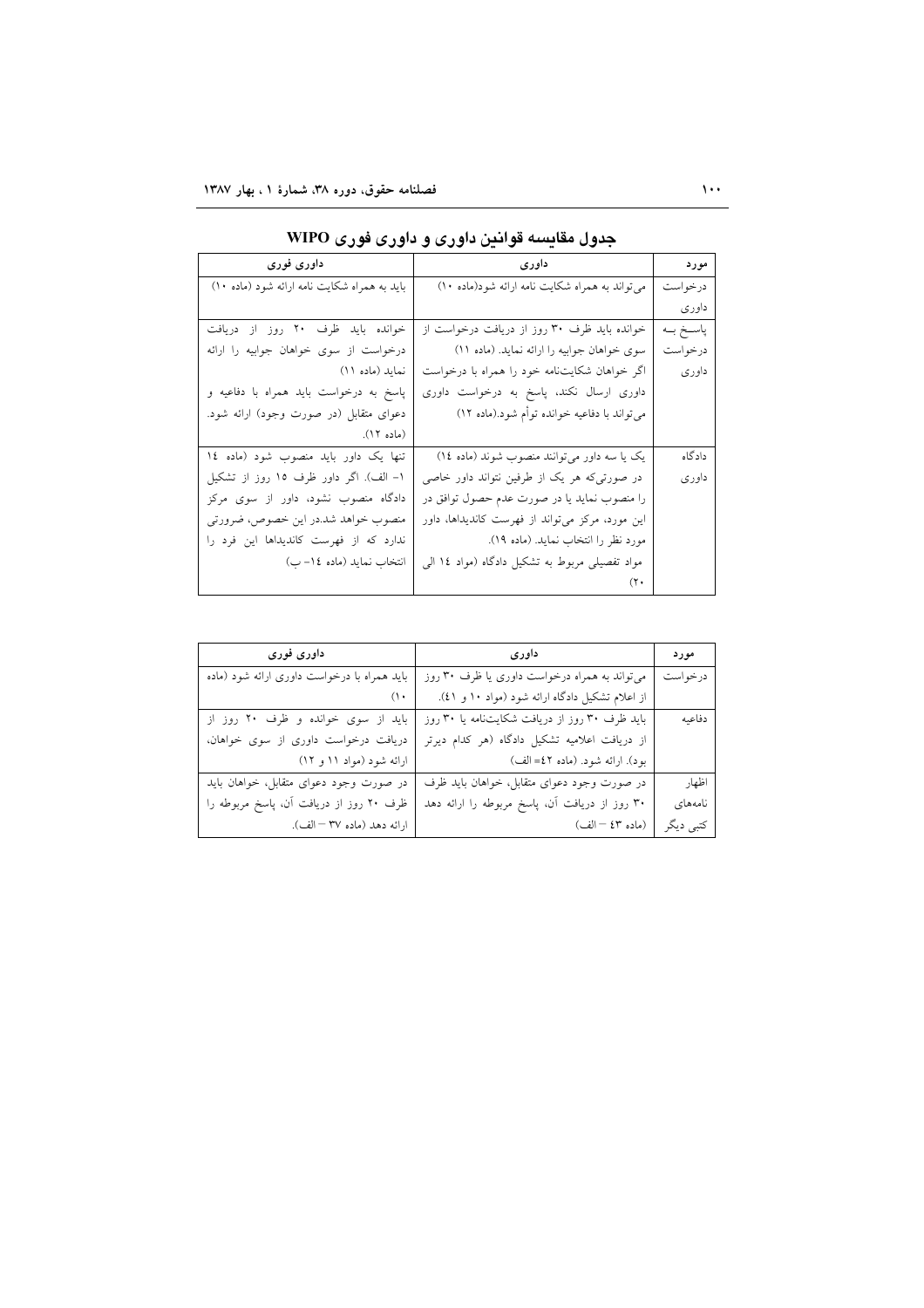| داوری فوری                                 | داورى                                           | مورد   |
|--------------------------------------------|-------------------------------------------------|--------|
| تمام موارد مربوط به استماع دادرسی باید     | تاریخ، ساعت و مکان استماع دادرسی را توسط دادگاه | استماع |
| ظرف ۳۰ روز از زمانیکه خواهان درخواست       | معین میشود (ماده ۵۳ –ب)                         | دادرسی |
| داوری را دریافت میکند، انجام گردد (ماده    | هیچ محدودیتی در خصوص مدت استماع وجود            |        |
| $(\csc 2V)$                                | ندار د.                                         |        |
| به جز در موارد خاص، فرأيند استماع          | هیچ شرط خاصی در مورد ارائهٔ اجمالی اظهارات پس   |        |
| دادرسی نباید بیش از ۳۰ روز طول بکشد        | از استماع دادرسی وجود ندارد.                    |        |
| (ماده ٤٧ – ب)                              |                                                 |        |
| انتظار مىرود كه طرفين دعوا، افراد مورد نظر |                                                 |        |
| را جهت بیان مطالب به مکان استماع دادرسی    |                                                 |        |
| آورند تا دادگاه را در جريان جنبههاى        |                                                 |        |
| مختلف اختلاف قرار دهند (ماده ٤٧ -ب)        |                                                 |        |
| شرط خاصی در مورد ارسال خلاصهای             |                                                 |        |
| اظهارات پس از استماع دادرسی وجود دارد      |                                                 |        |
| (ماده ٤٧- ه).                              |                                                 |        |

جدول مقایسهٔ قوانین داوری و داوری فوری WIPO در مورد زمان رسیدگی

قانون داوری تجاری بین|لمللی ایران، سعی کرده است مـانع تـأخیر داوری در اثـر قـصور طرفین در ارایهٔ دادخواست و لایحهٔ دفاعیه شود؛ اما این موضوع کافی نخواهـد بـود چـرا کـه هيج گونه محدودهٔ زماني براي ارايهٔ دادخواست و لايحهٔ دفاعيه تعيين نشده است. بديهي است این امر تا حد زیادی می تواند موجب طولانی شدن داوری شود. بند ۱ ماده ۲۶ مقـرر مـیدارد: «چنانچه خواهـان، بـدون عـذر موجـه در تقـديم درخواسـت قـصور كنـد، داور قـرار ابطـال درخواست داوري را صادر خواهد كرد». در بند ۲ همان ماده نيز آمـده اسـت: «در صـورتي كـه خوانده بدون عذر موجه در تقديم دفاعيه قصور كند، داور رسيدگي را ادامه خواهد داد، بـدون این که کوتاهی مزبور فی نفسه به معنای قبول ادعای خواهان توسط خوانده تلقی شود». در بند ۳ هم تأكيد شده است: «اگر هر يک از طرفين از حضور در جلسه استماع و يا ارايهٔ ادله مـورد استناد خویش، خودداری کند، داور می تواند رسیدگی را ادامه دهد و بر اساس مدارک موجـود به صدور رأى مبادرت كند». از سوى ديگر، هر چند مادهٔ ٢٤ (١) بــا قيــد صــدور قــرار ابطــال درخواست داوری بر این امر تأکید دارد که داور باید رسیدگی را تمام نماید و منتظر نماند، امــا عدم ذکر مدت موجب تأخیر بیش از حد میشود و احیاناً مورد سـوءاسـتفاده قــرار مــیگیــرد. همچنین در مادهٔ ٢٤ (٣) قید واژهٔ "میتواند" نیز باعث تأخیر مـیشـود و در واقــع بــه داوران اختیار داده است که هر چقدر بخواهند منتظر پاسخ بمانند. بدیهی است این امر نیـز مـیتوانـد موجب کاهش سرعت در رسیدگی شود.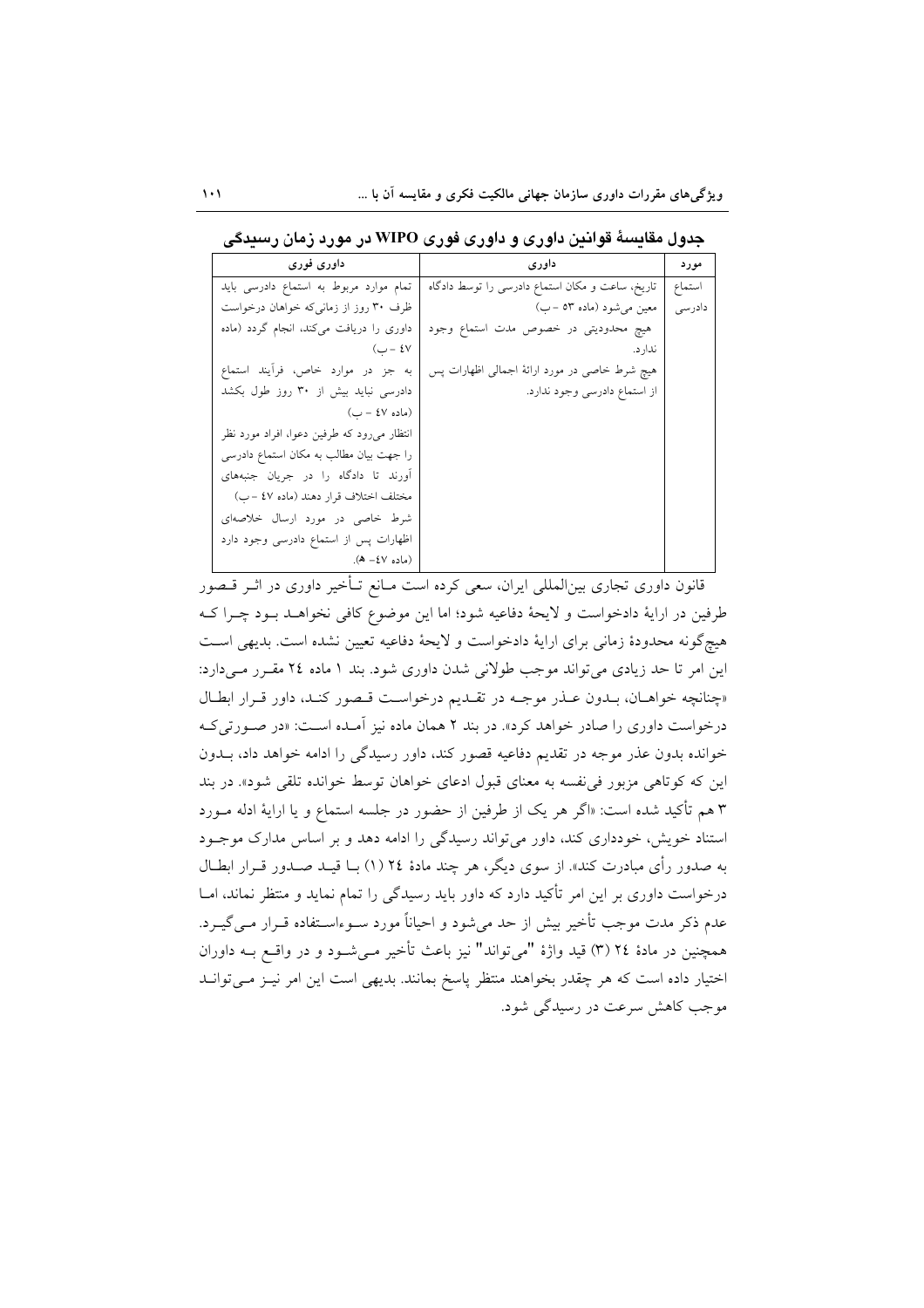# ۳- نهادی بودن مقررات داوری wipo

داوری بـــه داوری مـــوردی یـــا اتفـــاقی (Adhoc Arbitration) و داوری نهـــادی (Institutional arbitration) تقسیم میشود. امروزه نهادهای بسیار به وجود امـدهانــد تــا اختلافــات داخلــی و بینالمللی را حل٫فصل نمایند. مـادهٔ یـک کنوانــسیون نیویــورک ٰ و مــواد ۱ و ٥٥ کنوانــسیون اروپایی ۱۹۶۱ به احکام صادره از سـوی نهادهـای داوری، مـشروعیت داده اسـت. کمیـسیون اقتصادی سازمان ملل برای اروپا ۱۲۷ سازمان را احصاء کرده است (صفایی.۱۳۷۰،ص۱۳۷). در ایــن شکل، طرفین قرارداد به جای پیش بینی داوری موردی یا اتفاقی برای حل و فصل اخــتلاف بــه نهادها و موسسات داوری مراجعــه مـیکننــد. اتــاق بازرگــانی بــین|لمللــی( The International Chamber of Commerce (ICC)، مركـز بـينالمللـي بـراي حـل وفـصل اخـتلاف راجـع بــه سـرمايهگـذارى(The International Center for Settlement of Investment Disputes (ICSID)). مركز داورى بين|لمللي لنــدن (The London Court of International Arbitration (ICIA))، انجمــن داوری آمریکا (American Arbitration Association (AAA)) بالاخره مرکز داوری و میانجی گری WIPO نوعی داوری نهادی محسوب می شود. یک مؤسسهٔ داوری معمـولاً قواعـد و مقـررات داوری را تنظیم میکند و خدمات اداری مورد لزوم را تامین نموده، بر اجرا ً و اعمال مقــررات نظارت می $\,$ نماید؛ یعنی، سازمان هم مدیریت و هم نظارت زیربنایی خواهــد داشــت. در داوری نهادی، دسترسی به داوران متخصص و اماده اسان است. در اینگونه داوریهـا، معمـولا خــود نهاد به طور مستقیم به داوری نمی پردازد، بلکه از طریق ارگان و ابزارهایی که در اختیـار دارد، بسته به مورد بر تشکیل دادگاه داوری و جریان ان و صدور رای نظارت مــیکنــد و در تعیــین داور اختصاصی یا داور مشترک بــه جــای طــرف مــستنکف، اقــدام و بــه اعتــراض نــسبت بــه صلاحیت داور، رسیدگی میکند و تصمیم مـیگیــرد. در داوری نهــادی، معمــولا ابــلاغ اوراق قضایی از سوی نهاد انجام میگیرد. تقریبا بیشتر مقررات داوری بینالمللی، داوری نهادی را در کنار داوری موردی پذیرفته و میزان مداخله نهادها را جهت حل و فصل دعوا تعیین کـردهانــد. همچنین مطابق مقررات و رویهٔ حاکم، طرفین اختلاف میتوانند قواعد داوری نهادی را کـه بــه ان مراجعه میکنند، جرح و تعدیل نمایند و به جای رجوع به مقررات مؤســسه، در موافقتنامــه داوری خود به گونهای دیگر رفتار نمایند. به طور کلبی در مقـررات داوریهـای بـینالمللـی، سازوکارهای مداخله در داوریهای نهادی متفاوت است. میزان مداخلهٔ انها نیــز بــرای حــل و

<sup>&</sup>lt;sup>'</sup>. ماده ۱ (۲) کنوانسیون شناسایی و اجرای احکام داوری خارجی ۱۹۸۵ نیویورک: مراد از احکام داوری نه فقط احکام صادره از سوی داورانی است که در هر پرونده انتخاب میشوند بلکه شامل احکام صادره از نهادهای دایم داوری که اصحاب دعــوای به آنها رجوع كردهاند نيز ميباشد.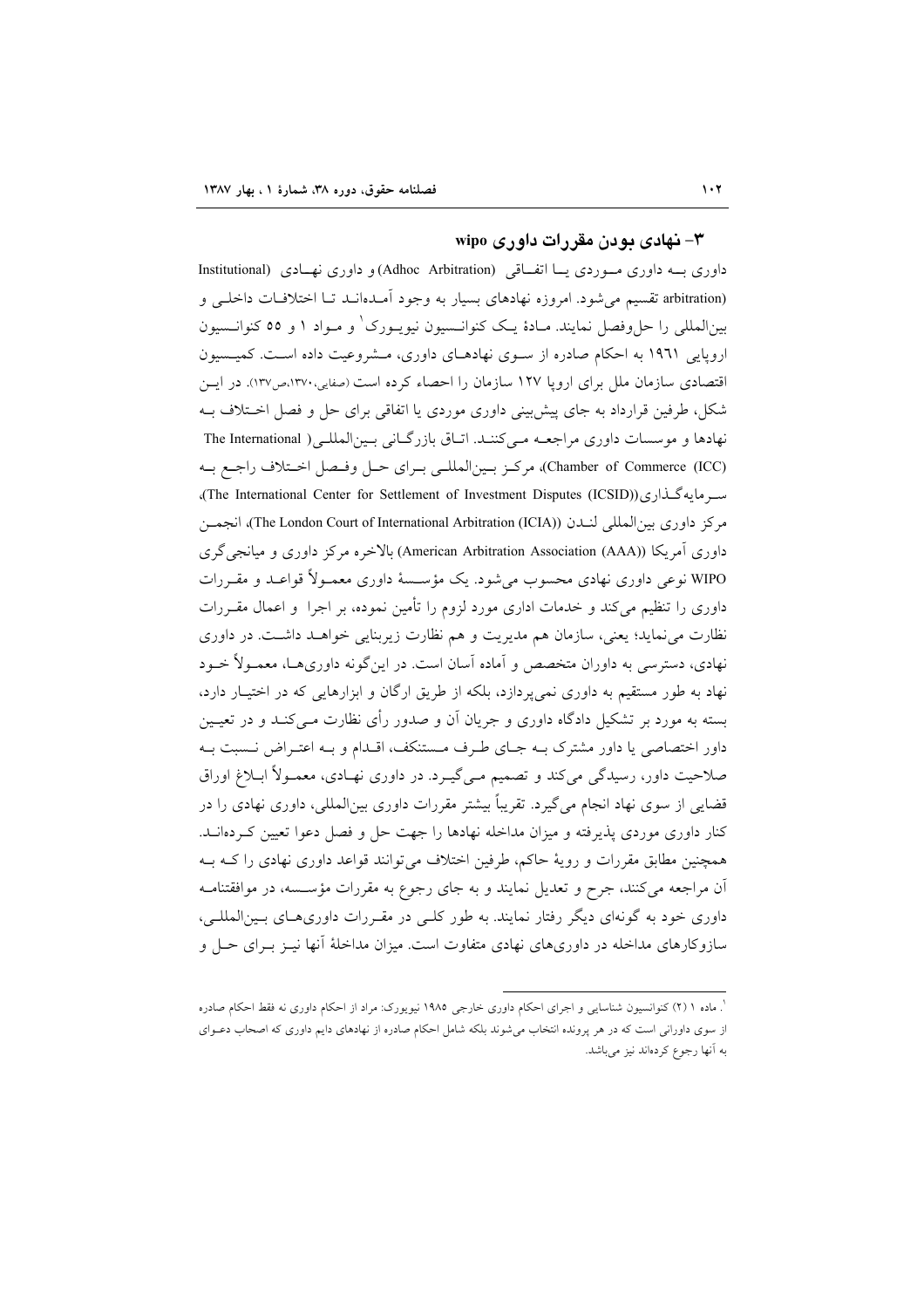فصل اختلافها به سه نظام متفاوت تقسیم می شود. در یک نظام، ارادهٔ طرفین فـائق اسـت و داوری نزدیک به داوری موردی است. در دومی، طرفین و نهاد همکاری دارند و در نوع سـوم ارادهٔ نهاد برتر است (ممان،ص۱۳۲). در سازوکارهای موجود در مرکز داوری WIPO هر سه فرض فوق، قابل تصور است. هر چند در بعضی از موارد، مداخلهٔ مرکـز بـسیار زیـاد اسـت. در هـر صورت مقررات داوری WIPO یک داوری نهادی و سازمانی بوده که کـار طـرفین دعـوا را در تمام موارد تسهیل می کند (Http://Arbiter.wipo,p212) و مشکلاتی را که در داوری موردی برای طرفين وجود دارد، كاملاً مرتفع مي نمايد.

مهمترین مزیت داوری نهادی، مقررات WIPO این است که نقش قاضی محکمه و دادگاه دولتی در داوری کاهش می،یابد. بدیهی است داوری نهادی، اجرای رأی داوری را تسهیل می کند، همان طور که در مادهٔ یک کنوانسیون ۱۹۵۸ نیویورک به آن اشاره شده است. علاوه بر مرکز WIPO بر تمامی مراحل داوری نظارت دارد و از بروز مشکلات جلوگیری می کند.

هرچند داوری سازمانی، مستلزم پرداخت هزینههایی به سازمان ارائهدهندهٔ خدمت میباشد، اما مزیتهای آن در مقابل هزینهها، قابل ملاحظه است. مزیتهای داوری سازمانی، مدیریت و نظارت سازمان و کارکنان آموزش دیده را شامل می شود که مدیریت لازم را برای حل و فصل اختلاف اعمال می نمایند. مرکز داوری و میانجیگری WIPO واقع در ژنو- سوئیس، یکی از مراكز اصلى حل و فصل اختلافات در جهان است. اين مركز به عنوان واحد ديوان بين|لمللي از سازمان جهانی مالکیت فکری متشکل از کارشناسان متخصص میباشد. این مرکز به طرفین در انتخاب داور کمک میکند و دارای ۱۰۰۰ داور بی طرف از ۱۰۰ کشور با تخصصهای تجاری، مالکیت فکری، فن آوری اطلاعات و ارتباطات است که برای حل و فصل اختلافات مربوطه معرفی میشوند. ضمناً برای استفاده و اعمال مقررات دادرسی مربوط به آن، به طرفین راهنمایی و توضیحات لازم را ارایه میدهد. سازمان، دستمزد داوران بی طرف را تعیین می کند و مدیریت جنبههای مالی فرأیند اقامه دعوا از راه دریافت یک حساب سپرده از طرفین و دریافت و پرداخت هزینههای تخمین زده و پرداخت دستمزد داوران و ارایهٔ خدمات پشتیبانی و تسهیل امور از حساب مذکور انجام می شود. چنانچه جلسات رسیدگی در مرکز WIPO در شهر ژنو باشد، ارایهٔ آن بدون هزینهٔ اتاق جلسات و استراحت طرفین است و در صورتی که جلسات دادرسی خارج از ژنو باشد به طرفین جهت تهیهٔ اتاقها و تسهیلات مربوط به آن کمک می شود. کمک به طرفین، ارایهٔ خدمات پشتیبانی مورد نیاز از جمله، ترجمهٔ کتبی و شفاهی و ارایهٔ خدمات مربوط به منشی را نیز شامل میشود. بدیهی است همهٔ این اقدامات تضمین کنندهٔ این است که داوران هر چه سریعتر مبادرت به حل وفصل اختلاف نمایند.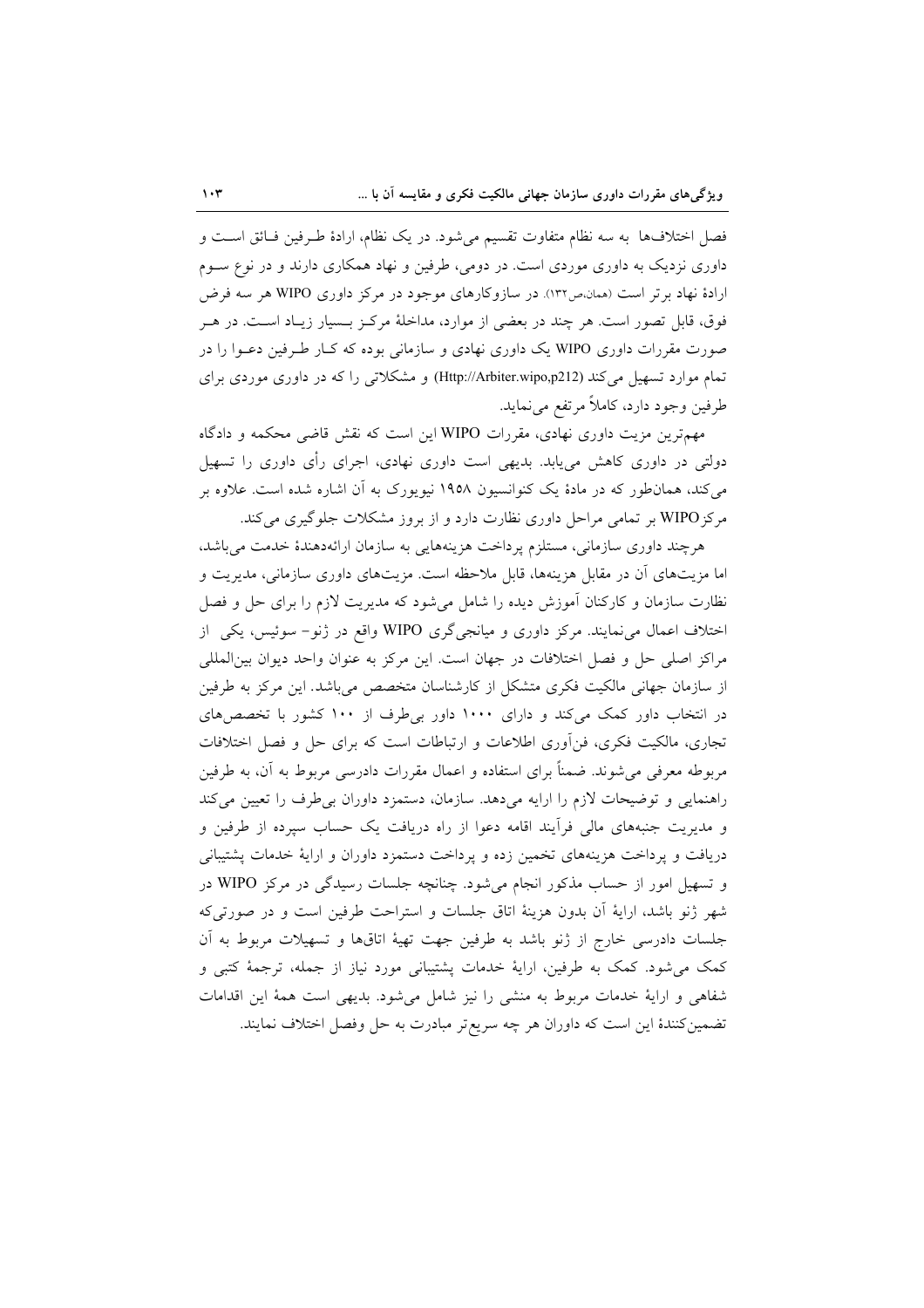قانون داوری تجاری بین|لمللی ایران، داوری سازمانی را پذیرفته و در صورتی که طرفین توافق خاصی نکرده باشند، نحوه ابلاغ اخطاریهها و اوراق داوری را بر وفق مقررات سازمان داوری مزبور دانسته است'. در مادهٔ ٦ قانون مزبور، اجرای بعضی از وظایف که به مرجع نظارتی (دادگاه عمومی دادگستری) سپرده شده است، یعنی وظایف مندرج در بندهای ۲ و ۳ ماده ۱۱، بند ۳ ماده ۱۳ و بند ۱ ماده ۱٤ به عهدهٔ سازمان داوری مربوط به آن سیرده شده است. اين وظايف عبارتند از:

– تعیین هیات داوری در صورت عدم توافق طرفین؛

– تعیین داور ثالث در صورت عدم توافق طرفین یا در صورت عدم توافق داوران طر فين؛

– رسیدگی به جرح علیه داور؛

– رسيدگي به اختلاف طرفين درمورد قصور يا عدم انجام وظيفة داور.

سوال این است که آیا «تصمیمات سازمان مرجوع در اینگونه موارد قابل تجدیدنظر است یا خیر؟» مطابق ماده ٦ قانون داوری تجارت ایران، اگر داوری، نهادی نبوده و دادگاه عمومی دادگستری تصمیمگیری کرده باشد، با صدور رأی دادگاه بدوی و در پی آن، رأی دادگاه تجدیدنظر، قطعی و غیرقابل اعتراض است. بدیهی است، اگر سازمان مربوطه نیز در این خصوص تصمیمگیری کند، قطعی و غیرقابل اعتراض خواهد بود (گودرز جهرمی،۱۳۸۰، ص۱۲).

#### ۴– صدور دستور موقت و دستورات حفاظتی و امنیتی

دسترسی به دستور موقت و اقدامات تأمینی در اختلافات فنآوری و مالکیت فکری، بسیار ضروری است. مثلاً یکی از طرفین دعوا عملی را انجام داده که برای صادرکنندهٔ مجوز استفاده از حق مالکیت فکری، غیرقابل قبول است و اگر ذی نفع، موضوع را به جریان دادرسی بسپارد، به علت سوءاستفاده از حق مالکیت فکری متعلق به وی، دیگر فایدهای برای او نخواهد داشت. معمولاً در جریان دادرسی یک طرف دعوا تمایلی ندارد که دادرسی به سرعت انجام گیرد. بنابراین، باید از راهحل فوری استفاده کرد. برای حفظ وضعیت موجود، باید در اسرع وقت اقدام مناسبی به عمل آید. به همین دلیل ماده ٤٦ مقررات داوری WIPO، قواعد ویژهای تنظیم کرده، به داوران اجازه دادرسی فوری و صدور دستور موقت داده است. مطابق ماده ٤٦ مقررات داوری WIPO یک طرف می تواند از محکمهٔ داوری، درخواست صدور دستور موقت نماید و یا آن را از دادگاههای کشور یا کشورهایی که لازم است دستور موقت صادر شود، تقاضا نماید. بدیهی است اگر از محکمهٔ داوری درخواست صدور دستور موقت شود، چنین دستوری به

<sup>`.</sup> بند الف ماده ۳ قانون داوری تجاری بینالمللی ایران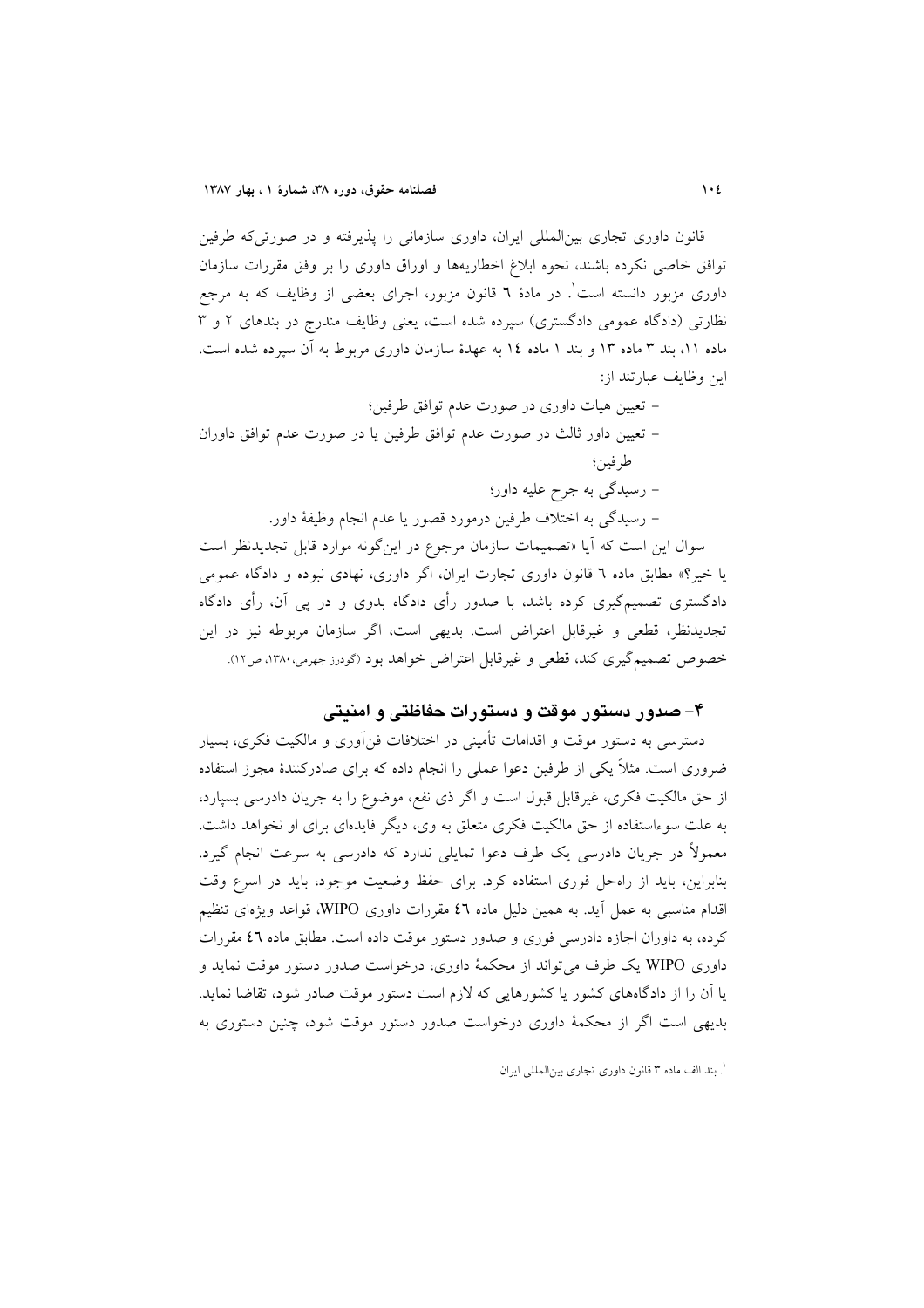طور متمرکز و به شکل بر طرفانه و محرمانه تحصیل می شود (Http://arbiter.wipo). ولی در هر صورت، مطابق ماده ٤٦ ذي نفع به جاي درخواست از محكمهٔ داوري مي تواند از دادگاه کشوری که وسیلهٔ اجرای قرار در أن فراهم است، تقاضای صدور دستور موقت کند و مراجعه به دادگاه قضایی به جای مراجعه به مرجع داوری به معنی اعراض از صلاحیت داوری نیست (Fouchard,1996,p725). بنابراین از نظر مقررات داوریWIPO، درخواست یکی از طرفین از دادگاه دادگستری برای صدور دستور موقت یا اجرای دستور موقت، مغایر با موافقتنامهٔ داوری محسوب نمی شود. ماده ٤٦ مقررات داوری WIPO مقرر میدارد:

الف) بنا به درخواست هر یک از طرفین دعوا، دادگاه می تواند دستوراتی صادر نماید یا تمهیداتی را به کار گیرد (از جمله تمهیداتی برای نگهداری کالاهایی که بخشی از موضوع اختلاف را تشکیل میدهند یا سیردن کالاهای فاسد شدنی به فرد ثالث برای فروش). دادگاه این تمهیدات را متناسب با نکات درخواست شده از سوی طرفین دعوای انجام می دهد.

ب) دادگاه می تواند بنا به خواست هر یک از طرفین دعوا و در صورتی که تشخیص دهد، طرف دیگر دعوا را ملزم به رعایت امنیت و حفاظت از موارد مرتبط با دعوا یا دعوای متقابل نمايد.

ج) تمهیدات و دستوراتی که مطابق این ماده ارایهٔ میشوند در حکم بخشی از تصمیمات داور تلقى مى شوند.

ماده ۹ قانون داوری تجاری بینالمللی ایران نیز مقرر میدارد که هر یک از طرفین، قبل یا ضمن رسیدگی داوری میتواند از رئیس دادگاه (موضوع ماده ٦) صدور قرار تأمین و یا دستور موقت را درخواست نماید. قانون داوری تجاری بین|لمللی ایران برای نخستینبار صراحتاً در ماده ۱۷ با الگوبرداری از ماده ۱۷ قانون نمونه، چنین مقرر میدارد: «داور میتواند در امور مربوط به موضوع اختلاف که محتاج به تعیین تکلیف فوری است به درخواست هر کدام از طرفین، دستور موقت صادر نماید، مگر آن که طرفین به نحو دیگری توافق کرده باشند. داور میتواند مقرر نماید که متقاضی، تأمینی مناسب بسپارد. در هر دو صورت، چنانچه طرف دیگر تأمین بدهد که متناسب با موضوع دستور موقت باشد، داور از دستور موقت رفع اثر خواهد كرد. در ماده ۹ و ۱۷ قانون نمونه، اصطلاح "دستور موقت حمايتي" (Interim Measure of) (Protection به کار رفته که هم قرار تأمین و هم سایر دستورهای موقت را که برای حمایت از حقوق اصحاب دعوى صادر مى شود (مانند دستور فروش مال فاسد شدنى يا سپردن مال نزد شخص ثالث) در برمیگیرد. اما درماده ۹ قانون داوری تجاری بینالمللی ایران هم از دستور موقت و هم از قرار تأمین نام برده شده درحالی که در ماده ۱۷ قانون مزبور فقط از دستور موقت سخن به میان آمده است. در قانون اَئین دادرسی مدنی بین قرار تأمین و دستور موقت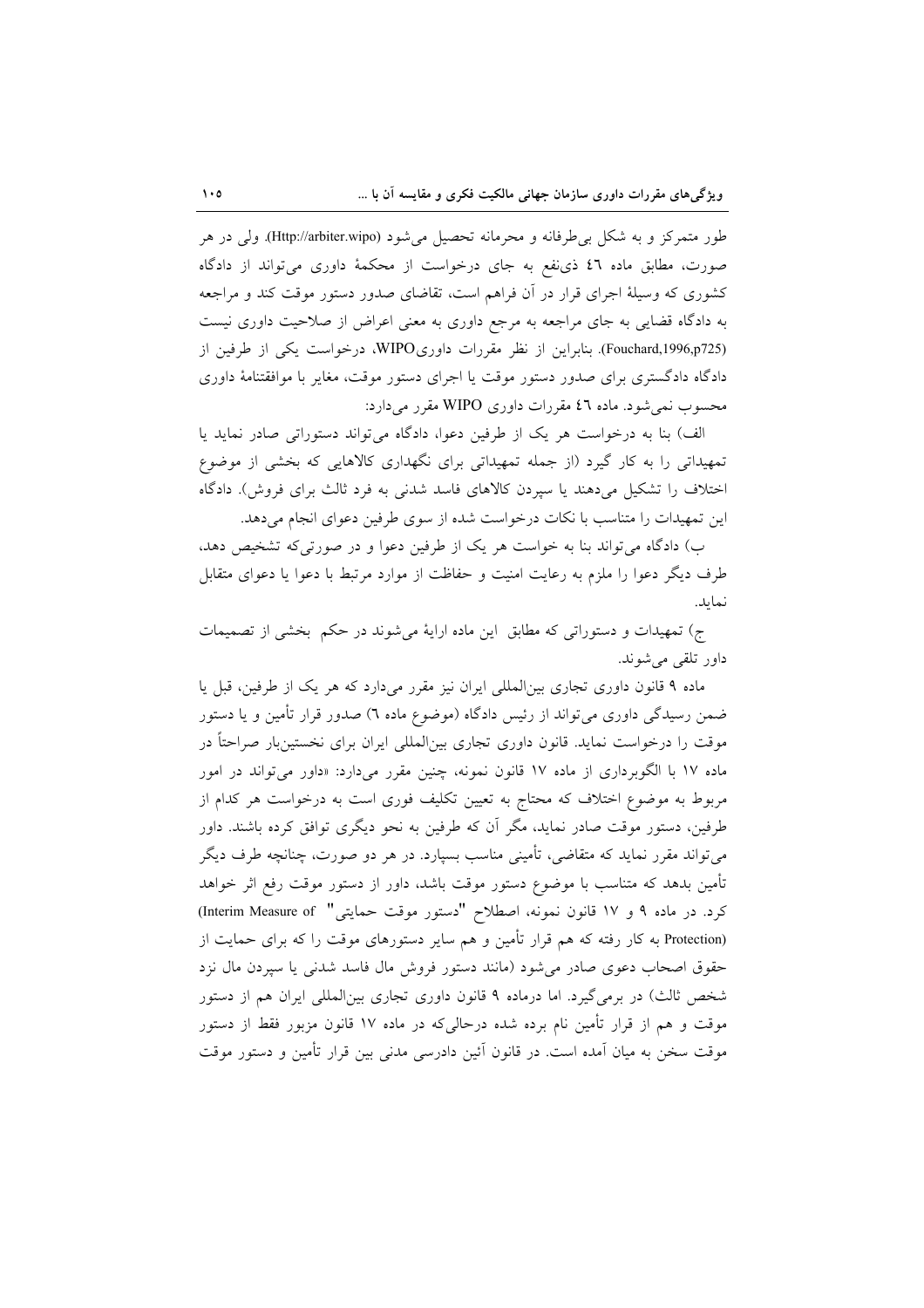تفاوت اساسی وجود دارد. چون دادگاههای دادگستری برخلاف محکمه داوری ملزم به رعایت مقررات أئين دادرسي مدنى هستند و چنانچه هر كدام از طرفين تقاضاي تأمين خواسته نموده و شرایط قانونی فراهم باشد، دادگاه مکلف به صدور قرار تأمین خواسته است و چون محکمه داوری ملزم به رعایت مقررات آئین دادرسی مدنی نیست؛ بنابراین مکلف به صدور چنین قراری نمی باشد. به همین دلیل در ماده ۱۷ قانون داوری تجاری بین|لمللی ایران فقط از دستور موقت نام برده شده و به محکمه داوری اختیار صدور دستور موقت را داده است. علاوه بر این، چون صدور قرار تأمین که مستلزم اجبار مادی و کاربرد قوه قهریه مانند توقیف مال میباشد از صلاحیت دادگاه داوری خارج است، و همچنین چون اجرای حکم داوری نیز بر عهده دادگاه است، اما مرجع داوری میتواند قرار تأمینی صادر کند که مستلزم اجبار و کاربرد قوه قهریه نباشد. مانند قرار اخذ تأمین از متقاضی دستور موقت که در ذیل ماده ۱۷ به آن اشاره شده است (صفایی،۱۳۷۷،ص۱۲).

# ۵– دادر سے اینتریتے

طرفین در تمام داوریها برای انجام مذاکرات و دادرسی اختیار دارند تا از وسایل الكترونيكي از جمله اينترنت استفاده كنند و اين موضوع از آثار مفهوم استقلال و آزادي طرفين (Party Autonomy) است (Article 182 of the Swiss Private International Law Act). ماده ١٩ قانون نمونه داوری اَنستیرال و ماده ۱۹ قانون داوری تجاری بین|لمللی ایران نیز میتواند بیانگر این مطلب باشد که در صورت فقدان توافق طرفین راجع به نحوهٔ رسیدگی، داوران میتوانند استفاده از وسایل الکترونیک را به تصویب برسانند. در واقع، کنفرانسها و جلسات دادرسی به صورت ویدیویی برای استماع شهادت شهود، می تواند در بسیاری از داوریها فاصلهها را کوتاه کرده و موجب تسریع در داوری گردد. بدیهی است، داوران در صورتی میتوانند از وسایل الکترونیک استفاده کنند که طرفین دعوا قادر به بهرهبرداری از آن باشند (Hill,1999,p204) بنابراین، اگر یک طرف نتواند به سادگی و به آسانی به اسناد و مدارکی که در CD-ROMs ضبط شده، دسترسی داشته باشد چنین دادرسی برخلاف اصول حقوقی و اصل رعایت تساوی است. هر چند استدلالهای بالا در قوانین قدیمی، کاربردی ندارد، اما قوانین جدید به آسانی به تکنولوژیهای جدید مثل میل، تلکس، فاکس تسری داده شدهاند (Ibid,p104). بنابراین، استفاده از اینترنت و وسایل الکترونیک برای دادرسی منع قانونی ندارد. قانون داوری تجاری بینالمللی ایران نیز این اختیار را به طور ضمنی به طرفین داده است. در این خصوص، مقررات داوری WIPO تا حدی به طور شفاف عمل نکرده و با اشاره به وسایل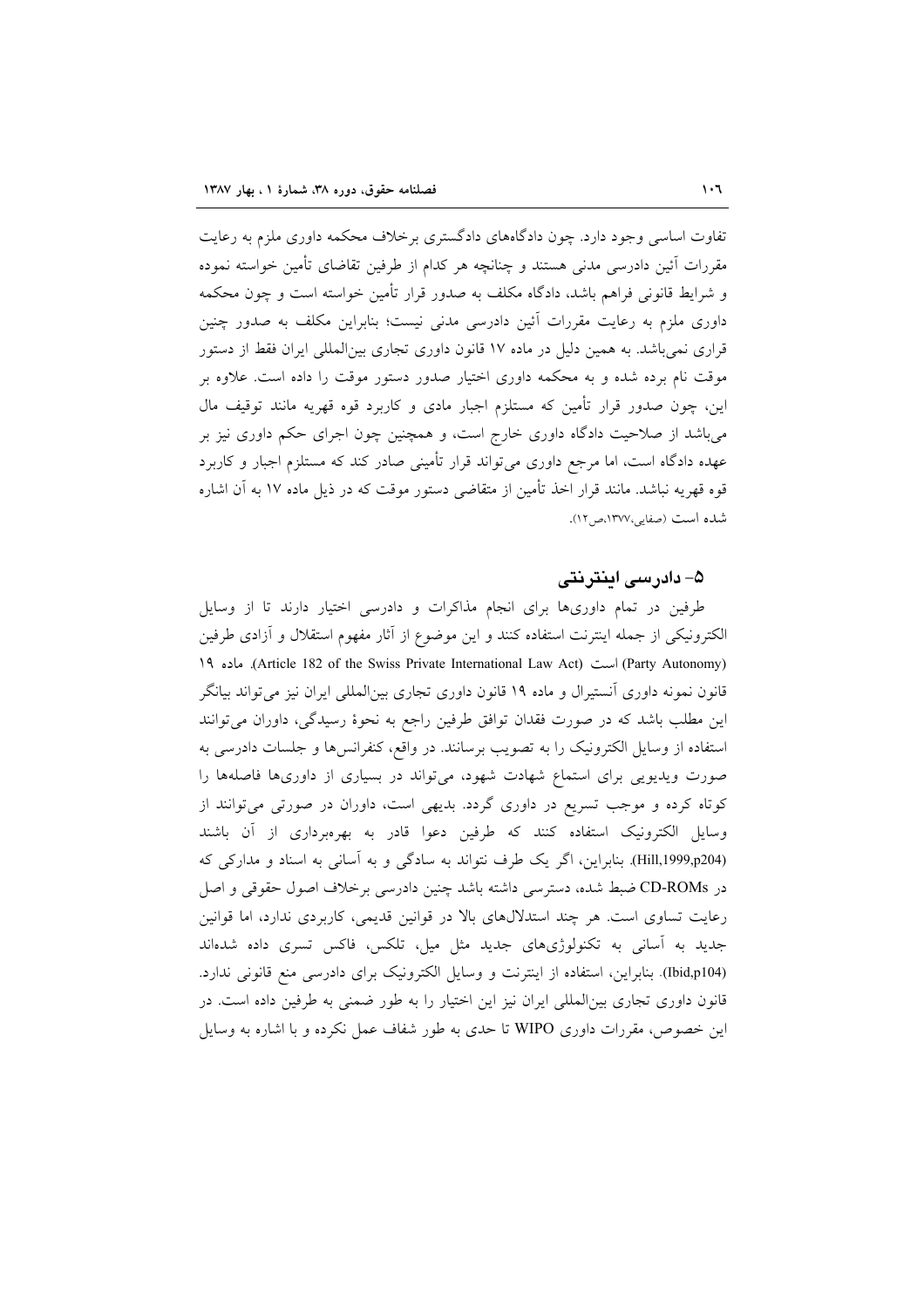ارتباط الكترونيك از قبيل پست الكترونيكي در ماده ۹، دادرسي اينترنتي را جهت حل و فصل اختلافاتی که در اثر تجارت الکترونیک حاصل می شود، امکان پذیر کرده است.

# ۶- قطعيت آراي صادر ه و اچراي آن

هر چند مطابق مادهٔ ۳۳ قانون داوری تجاری بینالمللی ایران مانند قانون نمونه داوری آنستیرال، آرای صادره از سوی هیأت داوری، قطعی و لازمالاجراست. موارد اعتراض به رأی و ابطال آن نیز به طور مفصل در آن ذکر شده است. در مقررات داوری WIPO اعم از عادی و فوري، آراي صادره قطعي و لازمالاجرا بوده، ولي در مقررات مزبور هيچگونه سخني درباره اعتراض ذکر نشده است. به نظر می رسد، هدف واضعین این بوده است که تا حد ممکن راه اعتراض بسته شود. با این حال، اگر رأی داوری براساس مقررات داوری سازمان جهانی مالکیت فکری صادر شده باشد، در مرحلهٔ اجرا و شناسایی باید قواعد آمره محل رعایت گردد و اسقاط حق اعتراض به رأی در مورد مقررات مزبور تا جایی۵که با قواعد آمره مباینت نداشته باشد، نافذ است. ماده ۲٤ مقررات داروی WIPO در راستای تحقق این نظریه، رأی صادره را قطعي و غيرقابل اعتراض شناخته است:

> «طرفين دعوا ضمن موافقت با قواعد داوري WIPO متعهد می شوند که رأی صادره را بدون تأخیر اجرا نموده، از حق اعتراض و مراجعه به دادگاه حقوقی يا ساير مراجع قضايي صرف نظر نمايند...».

مطابق صدر مادهٔ بالا، چنانچه طرفین دعوا درموافقتنامه داوری قید کرده باشند که اختلافات حاصله با اعمال مقررات داوری WIPO حل و فصل شود، همین امر کافی است که رأی صادرهٔ داوران را قطعی بدانیم. بنابراین، دیگر لازم نیست که طرفین ضمن قرارداد صراحتاً اسقاط حق اعتراض را شرط نمايند.

#### نتىجە

چالشی که امروزه در روند داوریهای بین|لمللی وجود دارد، عبارت است از تأخیر در تشکیل هیأت داوری، اطاله در روند رسیدگی داوری و موضوع محرمانه ماندن ارجاع امر به داوری و محرمانه ماندن رسیدگی و حکم صادره و کثرت راههای اعتراض و تجدیدنظرخواهی نسبت به رأی داوری و به روز نبودن مقررات و فقدان هماهنگی مقررات داوری با تجارت الكترونيك، ضرورت ايجاد نهاد داوري در زمينهٔ مالكيت فكرى با تربيت داوران متخصص؛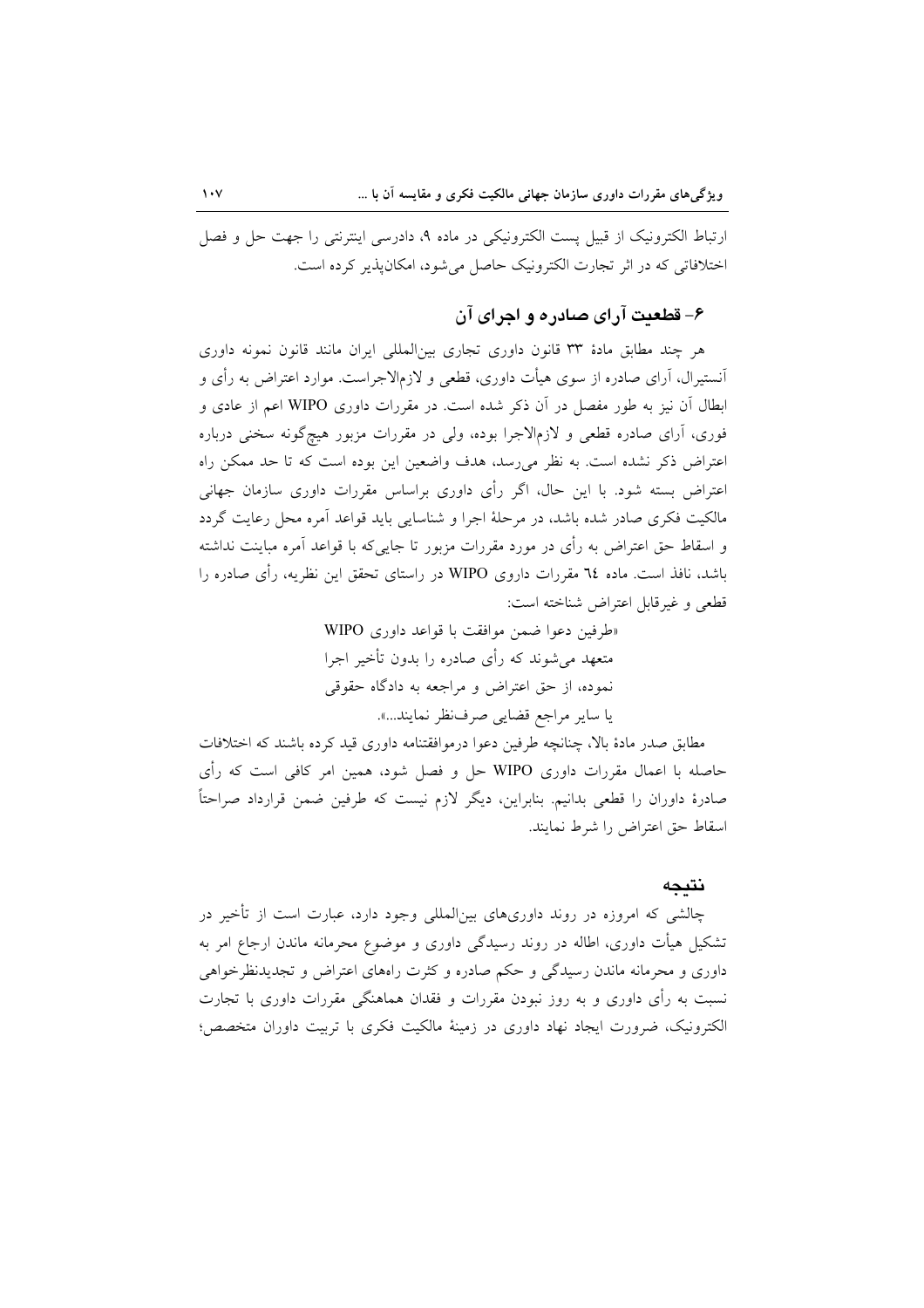مثل، اتاق بازرگانی بین|لمللی است که تمام اینها با وضع مقررات داوری سازمان جهانی مالکیت فکری و تأسیس نهاد داوری در این سازمان مرتفع گردیده است.

مقررات داوری WIPO- اعم از داوری عادی و فوری- و همچنین قانون داوری تجاری بینالمللی ایران همسو با قانون نمونهٔ داوری آنستیرال و در راستای کنوانسیون ۱۹۸۵ نیویورک وضع شده است. با وجود این، مزایا و ویژگیهای مقررات داوری WIPO با توجه به شناسایی حقوق مالکیت فکری و گسترش تجارت الکترونیک زیاد است. از آنجا که ویژگی حقوق مالکیت فکری و اختلافات راجع به آن، اقتضا دارد که رسیدگی به صورت محرمانه و با سرعت مناسب انجام شود، همچنین برای جلوگیری از خسارات جبران،ناپذیر در خصوص حقوق ناشی از مالکیت فکری، وضع مقررات ویژه راجع به صدور دستور موقت و دستورات حفاظتی و امنیتی ضرورت داشت که در مقررات داوری WIPO سعی شده همه موارد مذکور لحاظ شود. قانون داوری تجارت بین|لمللی ایران و قانون نمونه آنستیرال دربارهٔ محرمانه بودن داوری، سکوت کرده اما سازمان جهانی مالکیت فکری (WIPO) مقررات ویژه و جامعی دربارهٔ محرمانه نگه داشتن داوری وضع کرده است. این مقررات<sup>\</sup> در خصوص محرمانه نگه داشتن اصل وجود داوريٌ ، رسيدگي ؓ و حکم صادره ٔ است. همچنين مقرراتي درباره محرمانه ماندن مشاهدات داوران و مرکز<sup>ه</sup> وضع شده است. این مقررات، اشخاصی را که باید در این خصوص متعهد باشند، ذکر کرده است. علاوه بر این، در ماده ٥٢ مقررات داوری WIPO از اسرار تجاری نیز حمایت شده است. از آن جا که به طور عمده، قراردادهای راجع به مالکیت فکری از طریق رایانه انجام میشود و همچنین اختلافاتی که ممکن است در حوزه رایانه راجع به نامها و علایم تجاری و صدور موافقتها و انتقال دادهها و… به وجود آید، مستلزم وضع مقررات سریع و همسو با تجارت الکترونیکی میباشد، لذا در تمام مقررات داوری wipo سعی شده با توجه به اصل سرعت، جلوی تاخیرأت بیش از حد گرفته شود. در ماده ٤ مقررات داوری WIPO از تمام وسایل ارتباطی جهت ارسال اخطاریهها نام برده شده است، در حالی که در قانون داوری تجارت بین المللی ایران در خصوص استفاده از برخی وسایل ارتباطی در هنگام دادرسی ابهام وجود دارد. وجود راههای تجدیدنظر خواهی و اعتراض نسبت به رأی داوري، هميشه طولاني شدن داوري را موجب مي شود. به همين دليل، مقررات داوري WIPO راه اعتراض و تجدیدنظرخواهی را بر طرفین بسته است. در حالی که در قانون داوری تجاری

°. ماده ۷۲ مقررات داوری WIPO

 $'$ . ماده ۷۳ مقررات داوری WIPO

۲. ماده ۷۳ مقررات داوری WIPO

<sup>&</sup>lt;sup>"</sup>. ماده ٧٤ مقررات داوري WIPO

<sup>&</sup>lt;sup>؛</sup>. ماده ۷۵ مقررات داوری WIPO